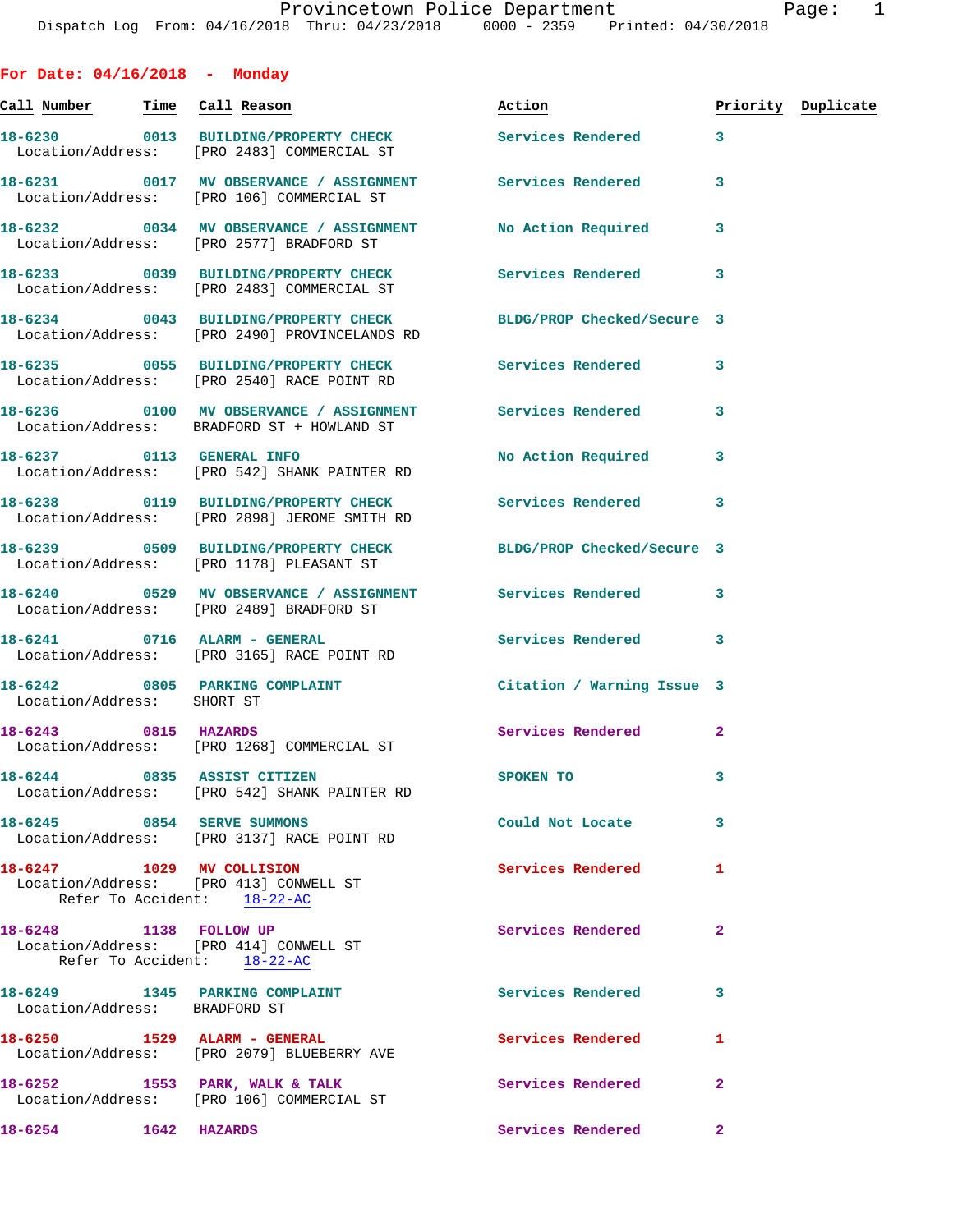|                                      | Provincetown Police Department                                                         |                            |                |
|--------------------------------------|----------------------------------------------------------------------------------------|----------------------------|----------------|
|                                      | Dispatch Log From: 04/16/2018 Thru: 04/23/2018 0000 - 2359 Printed: 04/30/2018         |                            |                |
|                                      | Location/Address: [PRO 2547] COMMERCIAL ST                                             |                            |                |
| 18-6256 1809 HAZARDS                 | Location/Address: [PRO 523] COMMERCIAL ST                                              | <b>Services Rendered</b>   | $\overline{a}$ |
| Location/Address: [PRO 2521] ROUTE 6 | 18-6257 1834 MV OBSERVANCE / ASSIGNMENT                                                | Services Rendered          | 3              |
|                                      | 18-6258 1859 MV OBSERVANCE / ASSIGNMENT<br>Location/Address: BRADFORD ST + STANDISH ST | Services Rendered          | 3              |
|                                      | 18-6259 1927 BUILDING/PROPERTY CHECK<br>Location/Address: [PRO 539] SHANK PAINTER RD   | BLDG/PROP Checked/Secure 3 |                |
| 18-6261 1929 FOLLOW UP               | Location/Address: [PRO 4029] STABLE PATH                                               | Services Rendered          | $\mathbf{2}$   |
| Location/Address: [PRO 521] ROUTE 6  | 18-6260 1934 BUILDING/PROPERTY CHECK                                                   | <b>Services Rendered</b>   | 3              |
|                                      | 18-6262 1959 BUILDING/PROPERTY CHECK<br>Location/Address: [PRO 526] RYDER ST EXT       | <b>Services Rendered</b>   | 3              |
|                                      | 18-6263 2015 BUILDING/PROPERTY CHECK<br>Location/Address: [PRO 2898] JEROME SMITH RD   | <b>Services Rendered</b>   | 3              |
|                                      | 18-6264 2023 BUILDING/PROPERTY CHECK<br>Location/Address: [PRO 2898] JEROME SMITH RD   | <b>Services Rendered</b>   | 3              |
|                                      | 18-6265 2038 BUILDING/PROPERTY CHECK<br>Location/Address: [PRO 2481] TREMONT ST        | <b>Services Rendered</b>   | 3              |
|                                      | 18-6266 2039 MV OBSERVANCE / ASSIGNMENT<br>Location/Address: [PRO 3430] COMMERCIAL ST  | <b>Services Rendered</b>   | 3              |
|                                      | 18-6267 2054 BUILDING/PROPERTY CHECK<br>Location/Address: [PRO 2490] PROVINCELANDS RD  | <b>Services Rendered</b>   | 3              |
|                                      | 18-6268 2104 BUILDING/PROPERTY CHECK<br>Location/Address: [PRO 94] BRADFORD ST         | <b>Services Rendered</b>   | 3              |
|                                      | 18-6269 2130 BUILDING/PROPERTY CHECK<br>Location/Address: [PRO 526] RYDER ST EXT       | BLDG/PROP Checked/Secure 3 |                |
|                                      | 18-6270 2136 PARK, WALK & TALK<br>Location/Address: [PRO 105] COMMERCIAL ST            | Services Rendered          | 2              |
|                                      | 18-6271 2245 MEDICAL EMERGENCY<br>Location/Address: [PRO 1124] THISTLEMORE RD          | Transported to Hospital    | 1              |
|                                      | 18-6273 2346 MV OBSERVANCE / ASSIGNMENT<br>Location/Address: BRADFORD ST + RYDER ST    | <b>Services Rendered</b>   | 3              |
| For Date: $04/17/2018$ - Tuesday     |                                                                                        |                            |                |
|                                      | 18-6274 0031 BUILDING/PROPERTY CHECK<br>Location/Address: [PRO 1952] COMMERCIAL ST     | BLDG/PROP Checked/Secure 3 |                |
|                                      | 18-6275 0031 MEDICAL EMERGENCY<br>Location/Address: [PRO 1830] BRADFORD ST             | Transported to Hospital    | 1              |
|                                      | 18-6276 0035 PARK, WALK & TALK<br>Location/Address: [PRO 105] COMMERCIAL ST            | Services Rendered          | 2              |
|                                      | 18-6277 0040 BUILDING/PROPERTY CHECK<br>Location/Address: [PRO 105] COMMERCIAL ST      | Services Rendered          | 3              |
| Location/Address: [PRO 2521] ROUTE 6 | 18-6279 0056 MV OBSERVANCE / ASSIGNMENT Services Rendered                              |                            | з              |

Page:  $2$ <br>  $2^{18}$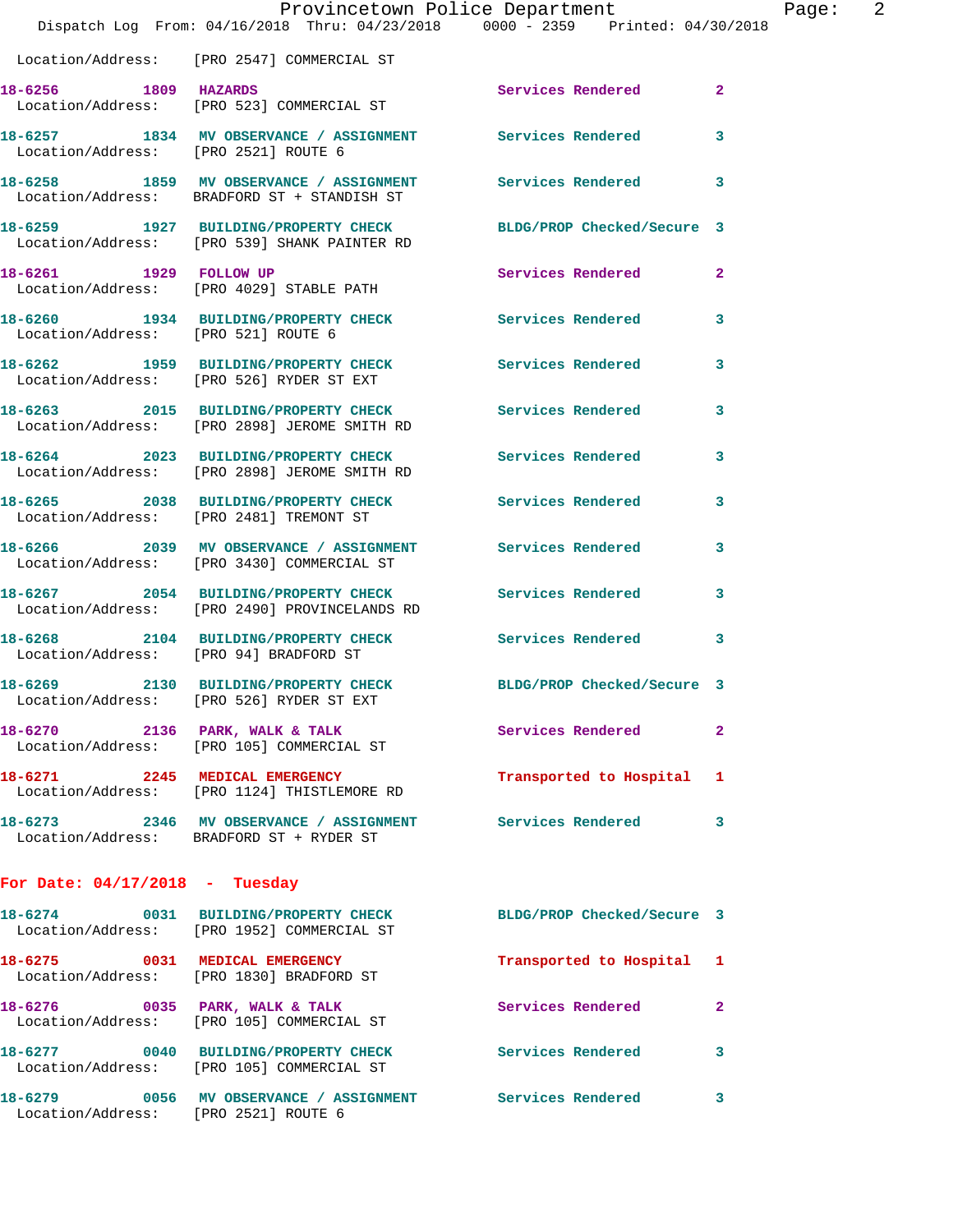|                                                                                             | Provincetown Police Department<br>Dispatch Log From: 04/16/2018 Thru: 04/23/2018 0000 - 2359 Printed: 04/30/2018 |                            |                |
|---------------------------------------------------------------------------------------------|------------------------------------------------------------------------------------------------------------------|----------------------------|----------------|
|                                                                                             | 18-6280 0103 MV OBSERVANCE / ASSIGNMENT Services Rendered<br>Location/Address: BRADFORD ST + RYDER ST            |                            | 3              |
| Location/Address: [PRO 3722] BANGS ST                                                       | 18-6281 0125 BUILDING/PROPERTY CHECK Services Rendered                                                           |                            | 3              |
|                                                                                             | 18-6282 0155 BUILDING/PROPERTY CHECK<br>Location/Address: [PRO 444] HIGH POLE HILL                               | BLDG/PROP Checked/Secure 3 |                |
|                                                                                             | 18-6283 0203 BUILDING/PROPERTY CHECK BLDG/PROP Checked/Secure 3<br>Location/Address: [PRO 1835] COMMERCIAL ST    |                            |                |
|                                                                                             | 18-6284 0227 BUILDING/PROPERTY CHECK<br>Location/Address: [PRO 2540] RACE POINT RD                               | Services Rendered          | 3              |
|                                                                                             | 18-6285 0353 BUILDING/PROPERTY CHECK BLDG/PROP Checked/Secure 3<br>Location/Address: [PRO 447] JEROME SMITH RD   |                            |                |
|                                                                                             | 18-6286      0459   SERVE WARRANT<br>Location/Address:   [PRO 196] COMMERCIAL ST                                 | Could Not Locate           | 3              |
|                                                                                             | 18-6287 0525 BUILDING/PROPERTY CHECK Services Rendered<br>Location/Address: [PRO 2898] JEROME SMITH RD           |                            | 3              |
|                                                                                             | 18-6288 0615 BUILDING/PROPERTY CHECK<br>Location/Address: [PRO 2898] JEROME SMITH RD                             | BLDG/PROP Checked/Secure 3 |                |
|                                                                                             | 18-6289 0636 NOISE COMPLAINT<br>Location/Address: [PRO 1621] BRADFORD ST                                         | SPOKEN TO                  | 3              |
|                                                                                             | 18-6290 0816 SERVICE CALL - POLICE<br>Location/Address: [ORL 1] ROCK HARBOR RD                                   | Services Rendered          | 3              |
|                                                                                             | 18-6291 0822 BUILDING/PROPERTY CHECK<br>Location/Address: [PRO 530] SHANK PAINTER RD                             | Services Rendered          | 3              |
|                                                                                             | 18-6292 0832 BUILDING/PROPERTY CHECK Services Rendered<br>Location/Address: [PRO 1646] WINSLOW ST                |                            | 3              |
|                                                                                             | 18-6294 0912 PARK, WALK & TALK<br>Location/Address: [PRO 2500] COMMERCIAL ST                                     | <b>Services Rendered</b>   | $\overline{a}$ |
| Location/Address: [PRO 2518] ROUTE 6                                                        | 18-6295 0913 MV OBSERVANCE / ASSIGNMENT                                                                          | Services Rendered          | 3              |
| 18-6296 0921 SERVE WARRANT<br>Refer To Arrest: 18-23-AR                                     | Location/Address: [PRO 3004] BRADFORD ST                                                                         | Arrest(s) Made             | 3              |
| 18-6297 0922 MV STOP<br>Location/Address: [PRO 2479] ROUTE 6<br>Refer To Citation: R8381543 |                                                                                                                  | Citation / Warning Issue 3 |                |
| 18-6298 1020 MV DISABLED<br>Location/Address: [PRO 2519] ROUTE 6                            |                                                                                                                  | <b>Services Rendered</b>   | $\mathbf{2}$   |
|                                                                                             | 18-6302 1118 MV OBSERVANCE / ASSIGNMENT Services Rendered<br>Location/Address: BRADFORD ST + STANDISH ST         |                            | 3              |
|                                                                                             | 18-6303 1220 LARCENY / FORGERY / FRAUD<br>Location/Address: [PRO 542] SHANK PAINTER RD                           | <b>Services Rendered</b>   | 2              |
| 18-6304 1240 ESCORT / TRANSPORT                                                             | Location/Address: [PRO 542] SHANK PAINTER RD<br>Refer To Arrest: 18-23-AR                                        | Transferred Custody        | 3              |
| 18-6305 1259 TRAFFIC CONTROL<br>Location/Address: COMMERCIAL ST                             |                                                                                                                  | Services Rendered          | 3              |
| 18-6306 1308 PARK, WALK & TALK                                                              |                                                                                                                  | Services Rendered          | $\mathbf{2}$   |

Location/Address: [PRO 1633] COMMERCIAL ST

Page: 3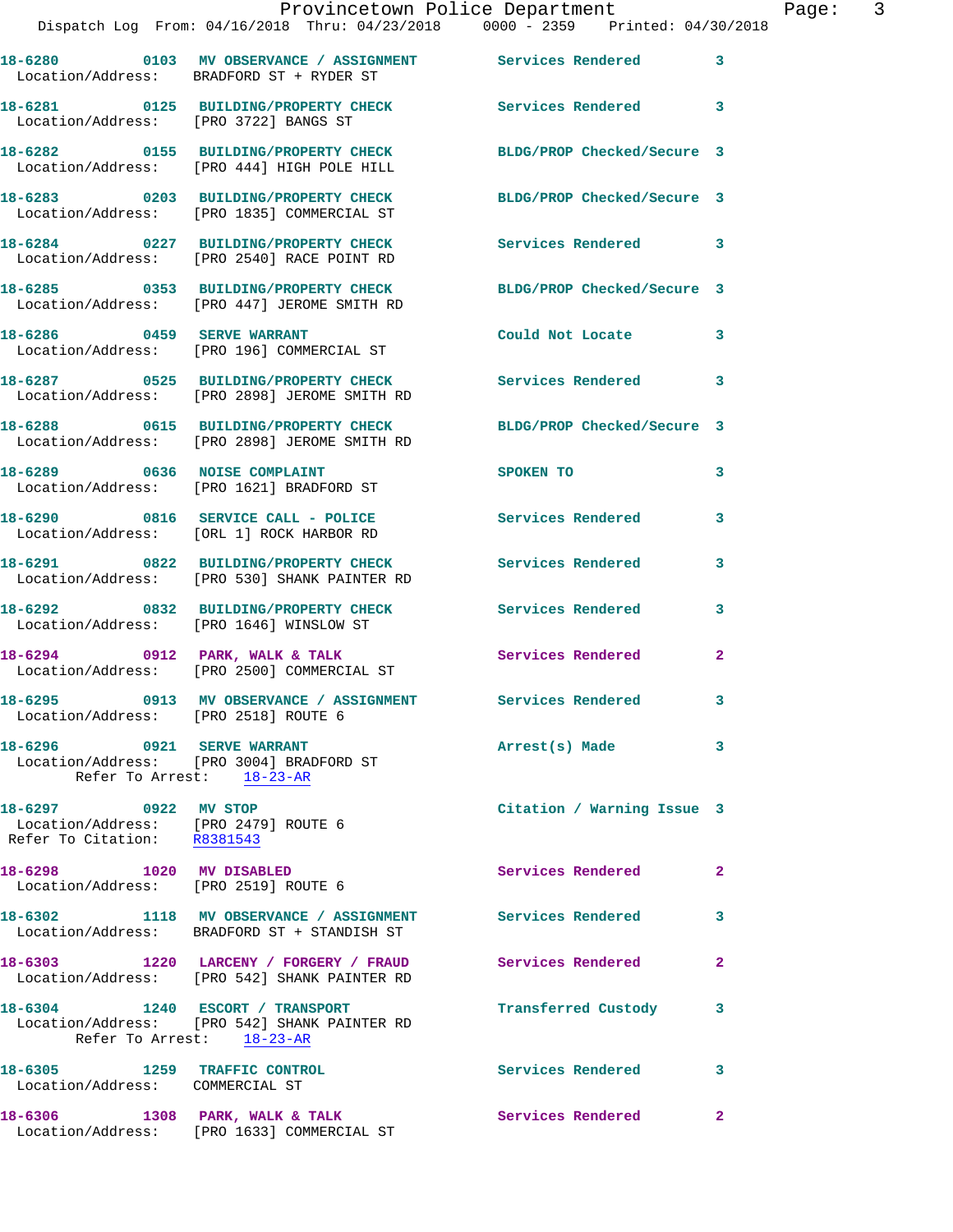|                                                                                             | Provincetown Police Department<br>Dispatch Log From: 04/16/2018 Thru: 04/23/2018 0000 - 2359 Printed: 04/30/2018 |                            |                         |
|---------------------------------------------------------------------------------------------|------------------------------------------------------------------------------------------------------------------|----------------------------|-------------------------|
|                                                                                             | 18-6307 1335 MV OBSERVANCE / ASSIGNMENT Services Rendered<br>Location/Address: [PRO 2952] SHANK PAINTER RD       |                            | 3                       |
| 18-6308 1336 MV COMPLAINT                                                                   | Location/Address: [PRO 3456] RYDER ST EXT                                                                        | Services Rendered          | $\mathbf{2}$            |
| Refer To Accident: 18-23-AC                                                                 | 18-6309 1347 MV COLLISION<br>Location/Address: [PRO 3224] COMMERCIAL ST                                          | Services Rendered          | 1                       |
| 18-6310 1542 MV STOP<br>Location/Address: [PRO 2521] ROUTE 6<br>Refer To Citation: R8381544 |                                                                                                                  | Citation / Warning Issue 3 |                         |
|                                                                                             | 18-6311 1552 PARK, WALK & TALK<br>Location/Address: [PRO 105] COMMERCIAL ST                                      | Services Rendered          | $\mathbf{2}$            |
|                                                                                             | 18-6312 1559 BUILDING/PROPERTY CHECK<br>Location/Address: [PRO 2977] COMMERCIAL ST                               | Services Rendered          | 3                       |
| 18-6313 1654 MEDICAL EMERGENCY                                                              | Location/Address: [PRO 2436] CENTER ST                                                                           | Transported to Hospital    | 1                       |
|                                                                                             | 18-6315 1743 ALARM - FIRE<br>Location/Address: [PRO 2647] SHANK PAINTER RD                                       | <b>Services Rendered</b>   | 1                       |
|                                                                                             | 18-6316 1804 BUILDING/PROPERTY CHECK Services Rendered<br>Location/Address: [PRO 3259] MACMILLAN WHARF           |                            | 3                       |
|                                                                                             | 18-6317 1810 PARK, WALK & TALK<br>Location/Address: [PRO 488] MAYFLOWER ST                                       | Services Rendered          | $\overline{\mathbf{2}}$ |
| 18-6318 1837 ALARM - GENERAL                                                                | Location/Address: [PRO 2330] TELEGRAPH HILL RD                                                                   | <b>Services Rendered</b>   | 1                       |
| Location/Address: [PRO 1836] NELSON AVE                                                     | 18-6320 1853 LOST PROPERTY                                                                                       | <b>Services Rendered</b>   | 3                       |
|                                                                                             | 18-6321 1903 SERVICE CALL - POLICE<br>Location/Address: [PRO 991] MECHANIC ST                                    | SPOKEN TO                  | 3                       |
| 18-6322 1924 MEDICAL EMERGENCY<br>Location/Address: [PRO 1665] CONWELL ST                   |                                                                                                                  | Transported to Hospital 1  |                         |
| 18-6323 1926 MV STOP<br>Location/Address: [PRO 2521] ROUTE 6                                |                                                                                                                  | No Action Required         | 3                       |
|                                                                                             | 18-6325 1958 BUILDING/PROPERTY CHECK<br>Location/Address: [PRO 539] SHANK PAINTER RD                             | BLDG/PROP Checked/Secure 3 |                         |
|                                                                                             | 18-6326 2109 BUILDING/PROPERTY CHECK Services Rendered<br>Location/Address: [PRO 3259] MACMILLAN WHARF           |                            | 3                       |
| Location/Address: [PRO 2521] ROUTE 6                                                        | 18-6327 		 2127 MV OBSERVANCE / ASSIGNMENT Services Rendered                                                     |                            | 3                       |
|                                                                                             | 18-6328 2136 MEDICAL EMERGENCY<br>Location/Address: [PRO 442] HARRY KEMP WAY                                     | <b>PATIENT REFUSAL</b>     | 1                       |
|                                                                                             | 18-6329 2223 BUILDING/PROPERTY CHECK<br>Location/Address: [PRO 2483] COMMERCIAL ST                               | Services Rendered          | 3                       |
| Location/Address: [PRO 3440] ROUTE 6                                                        | 18-6330 2334 MV OBSERVANCE / ASSIGNMENT                                                                          | <b>Services Rendered</b>   | 3                       |
|                                                                                             |                                                                                                                  |                            | $\mathbf{3}$            |

Page: 4

Location/Address: ROUTE 6

**For Date: 04/18/2018 - Wednesday**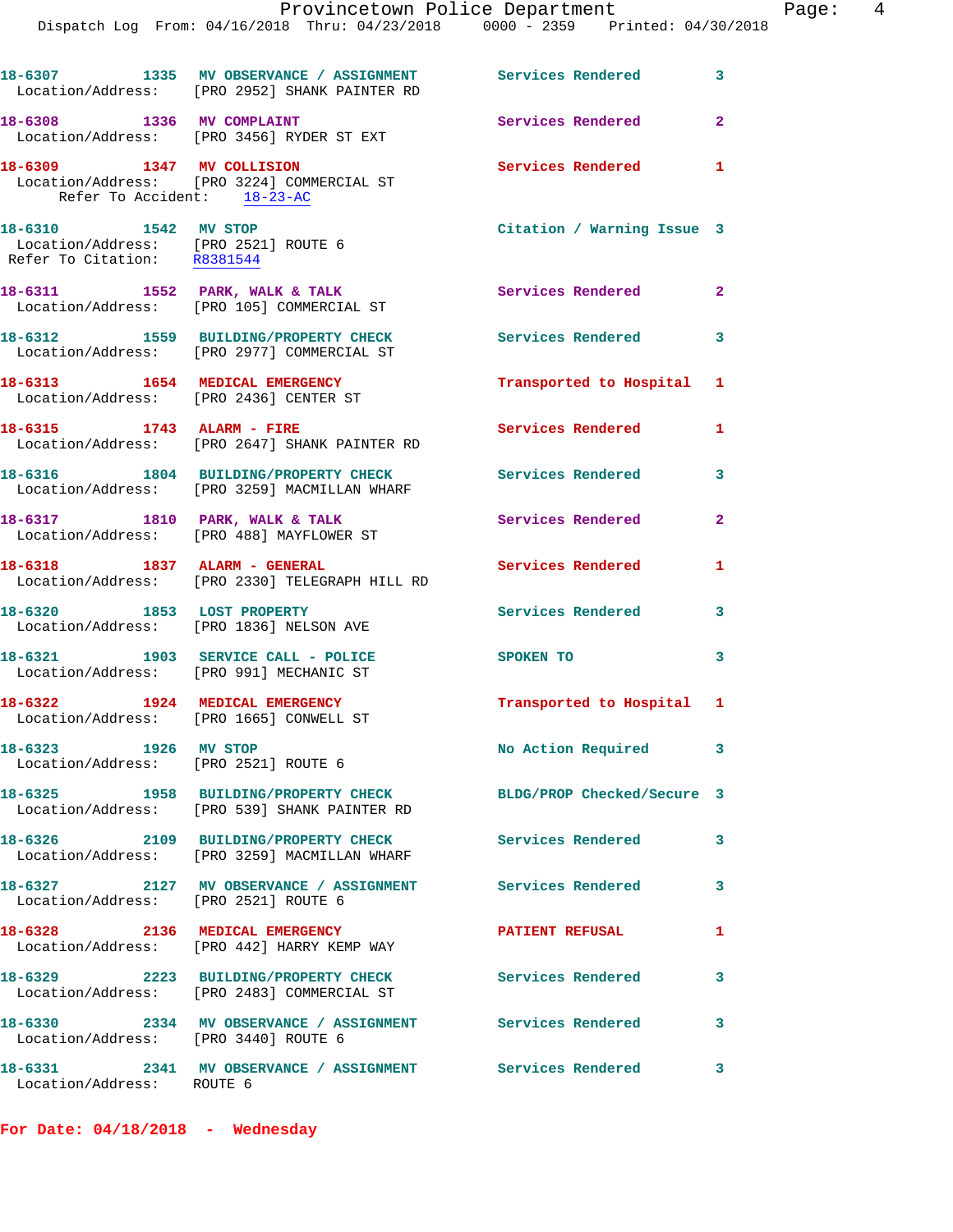|                                                      | 18-6333 60029 MV OBSERVANCE / ASSIGNMENT Services Rendered<br>Location/Address: [PRO 2489] BRADFORD ST  |                           | 3            |
|------------------------------------------------------|---------------------------------------------------------------------------------------------------------|---------------------------|--------------|
| 18-6334 0045 BAR CHECK                               | Location/Address: [PRO 3443] COMMERCIAL ST                                                              | No Action Required        | $\mathbf{2}$ |
|                                                      | 18-6335 0128 BUILDING/PROPERTY CHECK<br>Location/Address: [PRO 3430] COMMERCIAL ST                      | Services Rendered         | 3            |
| 18-6336 0133 MV STOP<br>Refer To Citation: 18-343-CN | Location/Address: [PRO 1564] CONWELL ST                                                                 | <b>VERBAL WARNING</b>     | 3            |
| Location/Address: [PRO 3287] ROUTE 6                 | 18-6337 0159 BUILDING/PROPERTY CHECK                                                                    | <b>Services Rendered</b>  | 3            |
| Location/Address: [PRO 1859] ROUTE 6                 | 18-6338 0208 BUILDING/PROPERTY CHECK                                                                    | Services Rendered         | 3            |
|                                                      | 18-6341 0525 BUILDING/PROPERTY CHECK<br>Location/Address: [PRO 2483] COMMERCIAL ST                      | Services Rendered         | 3            |
|                                                      | 18-6339 0526 BUILDING/PROPERTY CHECK<br>Location/Address: [PRO 3430] COMMERCIAL ST                      | Services Rendered         | 3            |
|                                                      | 18-6340 0527 BUILDING/PROPERTY CHECK<br>Location/Address: [PRO 525] COMMERCIAL ST                       | Services Rendered         | 3            |
|                                                      | 18-6342 0529 BUILDING/PROPERTY CHECK<br>Location/Address: [PRO 2977] COMMERCIAL ST                      | Services Rendered         | 3            |
| Location/Address: [PRO 4048] ROUTE 6                 | 18-6343 		 0538 MV OBSERVANCE / ASSIGNMENT Services Rendered                                            |                           | 3            |
|                                                      | 18-6344 0540 BUILDING/PROPERTY CHECK<br>Location/Address: [PRO 519] RACE POINT RD                       | Services Rendered         | 3            |
|                                                      | 18-6345 0545 BUILDING/PROPERTY CHECK<br>Location/Address: [PRO 3737] BRADFORD ST                        | Services Rendered         | 3            |
|                                                      | 18-6346 0547 MEDICAL EMERGENCY<br>Location/Address: [PRO 2162] COMMERCIAL ST                            | Transported to Hospital   | 1            |
| 18-6348 0644 MEDICAL EMERGENCY                       | Location/Address: [PRO 2667] CAPTAIN BERTIES WAY                                                        | Transported to Hospital 1 |              |
|                                                      | 18-6349 0746 MV OBSERVANCE / ASSIGNMENT Services Rendered<br>Location/Address: COMMERCIAL ST + SNAIL RD |                           | 3            |
| 18-6352 0842 MV STOP<br>Refer To Citation: 18-344-CN | Location/Address: [PRO 3207] COMMERCIAL ST                                                              | <b>VERBAL WARNING</b>     | 3            |
|                                                      | 18-6351 0845 BUILDING/PROPERTY CHECK<br>Location/Address: [PRO 3259] MACMILLAN WHARF                    | <b>Services Rendered</b>  | 3            |
|                                                      | 18-6353 0850 PARK, WALK & TALK<br>Location/Address: [PRO 2500] COMMERCIAL ST                            | Services Rendered         | 2            |
|                                                      | 18-6354 0908 SURRENDER AMMUNITION<br>Location/Address: [PRO 2199] BAYBERRY AVE                          | Transferred Custody       | 2            |
|                                                      | 18-6355 0959 ESCORT / TRANSPORT<br>Location/Address: [PRO 991] MECHANIC ST                              | <b>Services Rendered</b>  | 3            |
| 18-6357 1104 PET PANTRY                              | Location/Address: [PRO 3296] SHANK PAINTER RD                                                           | <b>Services Rendered</b>  | 3            |
|                                                      | 18-6358 1124 BUILDING/PROPERTY CHECK<br>Location/Address: [PRO 2540] RACE POINT RD                      | Services Rendered         | 3            |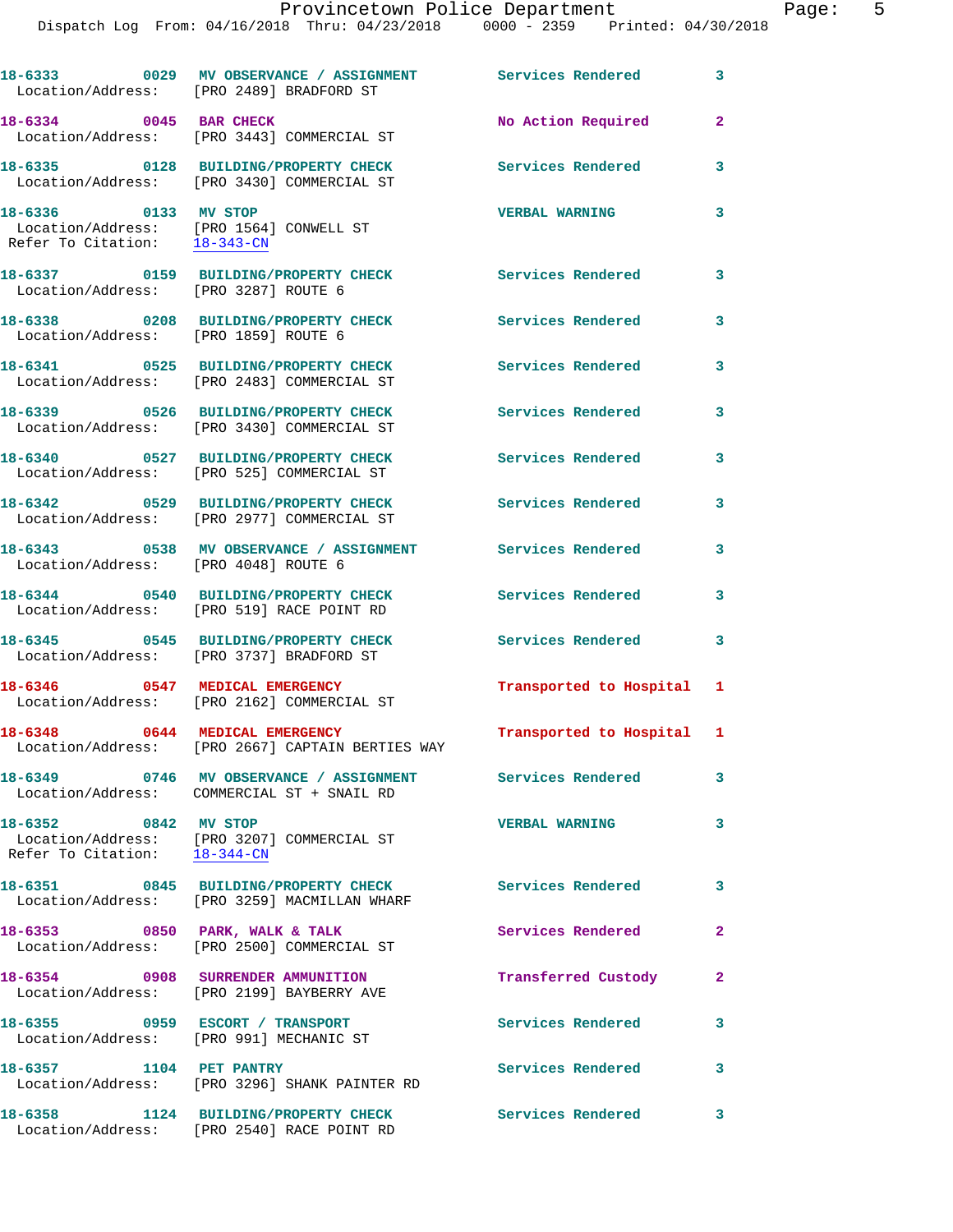Dispatch Log From: 04/16/2018 Thru: 04/23/2018 0000 - 2359 Printed: 04/30/2018

|                                      | 18-6359 1228 MV OBSERVANCE / ASSIGNMENT Services Rendered<br>Location/Address: HIGH POLE HILL + BRADFORD ST  |                            | 3                       |
|--------------------------------------|--------------------------------------------------------------------------------------------------------------|----------------------------|-------------------------|
|                                      | 18-6360 1313 BUILDING/PROPERTY CHECK<br>Location/Address: [PRO 2898] JEROME SMITH RD                         | Services Rendered          | $\overline{\mathbf{3}}$ |
| 18-6361 1403 HAZARDS                 | Location/Address: POINT ST + COMMERCIAL ST                                                                   | Referred to Other Agency 2 |                         |
|                                      | 18-6363 1619 PARK, WALK & TALK<br>Location/Address: [PRO 105] COMMERCIAL ST                                  | Services Rendered          | $\mathbf{2}$            |
|                                      | 18-6364 1745 BUILDING/PROPERTY CHECK<br>Location/Address: [PRO 2499] RACE POINT RD                           | <b>Services Rendered</b>   | 3                       |
| 18-6366 2001 ANIMAL CALL             | Location/Address: [PRO 342] COMMERCIAL ST                                                                    | Services Rendered          | $\mathbf{2}$            |
|                                      | 18-6367 2033 BUILDING/PROPERTY CHECK<br>Location/Address: [PRO 539] SHANK PAINTER RD                         | Services Rendered          | 3                       |
| For Date: $04/19/2018$ - Thursday    |                                                                                                              |                            |                         |
|                                      | 18-6368 0028 BUILDING/PROPERTY CHECK BLDG/PROP Checked/Secure 3<br>Location/Address: [PRO 175] COMMERCIAL ST |                            |                         |
|                                      | 18-6369 0035 MV OBSERVANCE / ASSIGNMENT<br>Location/Address: BRADFORD ST + CONWELL ST                        | No Action Required 3       |                         |
| Location/Address: [PRO 2513] ROUTE 6 | 18-6370 0049 MV OBSERVANCE / ASSIGNMENT Services Rendered 3                                                  |                            |                         |
|                                      | 18-6371 0109 BUILDING/PROPERTY CHECK<br>Location/Address: [PRO 447] JEROME SMITH RD                          | BLDG/PROP Checked/Secure 3 |                         |
|                                      | 18-6372 0142 BUILDING/PROPERTY CHECK<br>Location/Address: [PRO 2540] RACE POINT RD                           | BLDG/PROP Checked/Secure 3 |                         |
|                                      | 18-6373 0146 BUILDING/PROPERTY CHECK<br>Location/Address: [PRO 2499] RACE POINT RD                           | BLDG/PROP Checked/Secure 3 |                         |
| 18-6374 0151 MV STOP                 | Location/Address: [PRO 2490] PROVINCELANDS RD                                                                | <b>VERBAL WARNING</b>      | 3                       |
|                                      | 18-6375 0233 BUILDING/PROPERTY CHECK<br>Location/Address: [PRO 1638] COMMERCIAL ST                           | BLDG/PROP Checked/Secure 3 |                         |
|                                      | 18-6376 0237 MV OBSERVANCE / ASSIGNMENT<br>Location/Address: SHANK PAINTER RD + BROWNE ST                    | No Action Required 3       |                         |
|                                      | 18-6378 0533 BUILDING/PROPERTY CHECK<br>Location/Address: [PRO 1778] SHANK PAINTER RD                        | BLDG/PROP Checked/Secure 3 |                         |
| Location/Address: ROUTE 6            | 18-6377 0535 MV OBSERVANCE / ASSIGNMENT No Action Required 3                                                 |                            |                         |
| Location/Address: [EAH] MILL RD      | 18-6380  0535  ASSIST DEPARTMENT / MUTUAL AID  Services Rendered                                             |                            | 3                       |
| Location/Address: [PRO 3287] ROUTE 6 | 18-6379 		 0541 BUILDING/PROPERTY CHECK Services Rendered                                                    |                            | 3                       |
|                                      | 18-6381 0548 MV OBSERVANCE / ASSIGNMENT Services Rendered<br>Location/Address: [PRO 2489] BRADFORD ST        |                            | 3                       |
|                                      | 18-6382 0800 BUILDING/PROPERTY CHECK<br>Location/Address: [PRO 526] RYDER ST EXT                             | Services Rendered          | 3                       |
|                                      | 18-6385 0938 PARK, WALK & TALK                                                                               | Services Rendered          | $\mathbf{2}$            |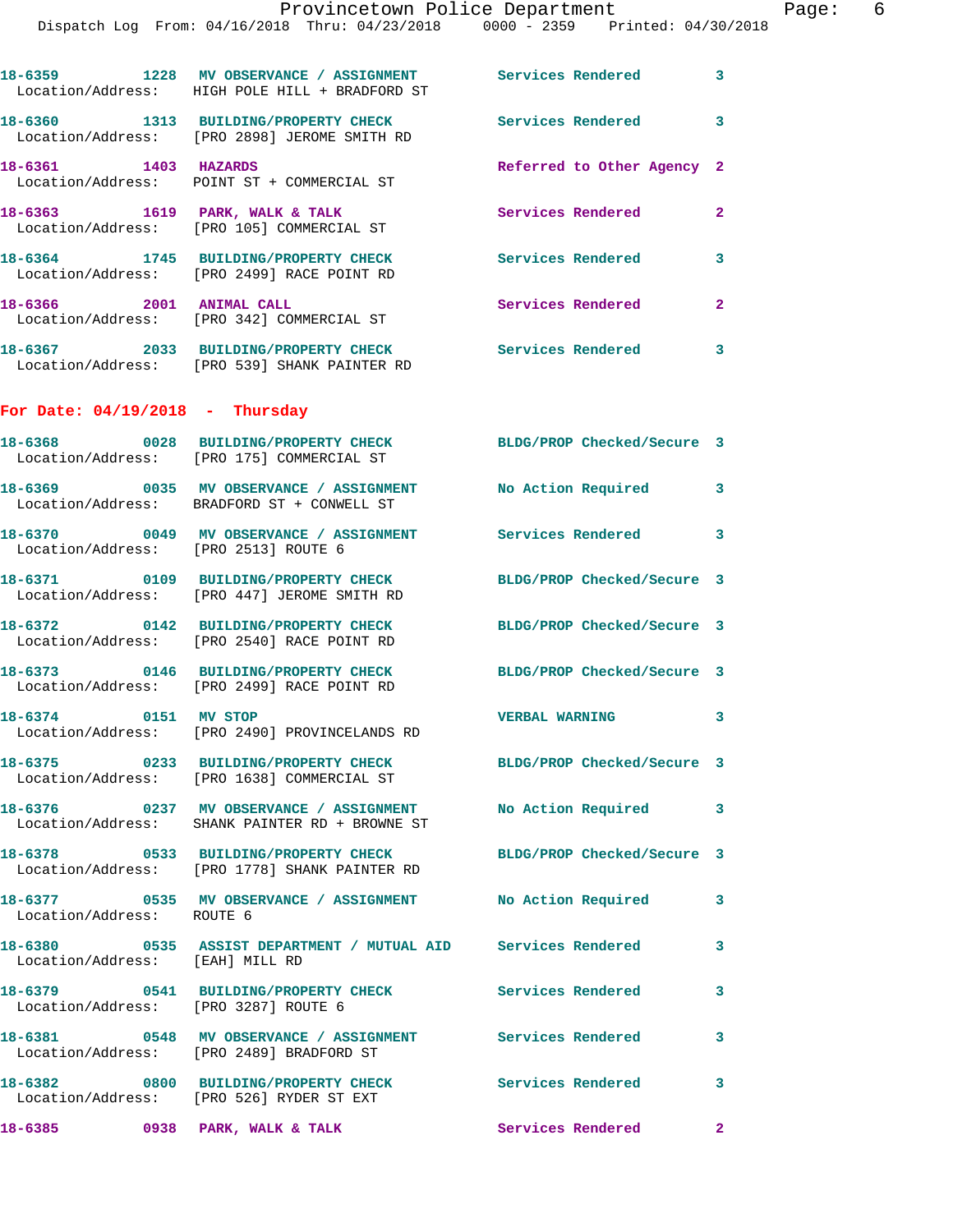|                                        |                                                                                      | Provincetown Police Department<br>Dispatch Log From: 04/16/2018 Thru: 04/23/2018 0000 - 2359 Printed: 04/30/2018 | Ρa             |  |
|----------------------------------------|--------------------------------------------------------------------------------------|------------------------------------------------------------------------------------------------------------------|----------------|--|
|                                        | Location/Address: [PRO 175] COMMERCIAL ST                                            |                                                                                                                  |                |  |
|                                        | 18-6387 0954 FOLLOW UP<br>Location/Address: [PRO 725] BRADFORD ST                    | FOLLOW UP                                                                                                        | $\overline{2}$ |  |
|                                        | Location/Address: [PRO 105] COMMERCIAL ST                                            | 18-6388 1000 SERVICE CALL - POLICE Services Rendered                                                             | 3              |  |
|                                        |                                                                                      | 18-6386 1001 MV OBSERVANCE / ASSIGNMENT Services Rendered<br>Location/Address: BRADFORD ST + STANDISH ST         | 3              |  |
|                                        | 18-6391 1058 PET PANTRY<br>Location/Address: [PRO 537] SHANK PAINTER RD              | Services Rendered                                                                                                | $\mathbf{2}$   |  |
|                                        | 18-6392 1111 PET PANTRY<br>Location/Address: [PRO 3296] SHANK PAINTER RD             | Services Rendered                                                                                                | $\overline{a}$ |  |
|                                        | 18-6393 1115 MV COLLISION/MINOR<br>Location/Address: [PRO 2728] COMMERCIAL ST        | <b>Services Rendered</b>                                                                                         | 1              |  |
|                                        | 18-6394 1206 MV DISABLED<br>Location/Address: [PRO 2490] PROVINCELANDS RD            | Referred to Other Agency 2                                                                                       |                |  |
| 18-6395 1213 MEDICAL EMERGENCY         | Location/Address: [PRO 658] MOZART AVE                                               | Transported to Hospital 1                                                                                        |                |  |
| 18-6397 1215 MEETING                   | Location/Address: [PRO 488] MAYFLOWER ST                                             | Services Rendered                                                                                                | 3              |  |
| Location/Address: [PRO 3222] ALDEN ST  |                                                                                      | 18-6398 1334 SERVICE CALL - POLICE Services Rendered                                                             | 3              |  |
|                                        | 18-6399 1348 PARK, WALK & TALK<br>Location/Address: [PRO 1952] COMMERCIAL ST         | Services Rendered                                                                                                | $\mathbf{2}$   |  |
|                                        | 18-6400 1541 PARK, WALK & TALK<br>Location/Address: [PRO 105] COMMERCIAL ST          | Services Rendered                                                                                                | 2              |  |
| Location/Address: [PRO 94] BRADFORD ST |                                                                                      | 18-6401 1648 MV OBSERVANCE / ASSIGNMENT Services Rendered                                                        | 3              |  |
| $18 - 6402$                            | Location/Address: [PRO 519] RACE POINT RD                                            | 1706 BUILDING/PROPERTY CHECK BLDG/PROP Checked/Secure 3                                                          |                |  |
|                                        | Location/Address: [PRO 530] SHANK PAINTER RD                                         | 18-6403 1801 BUILDING/PROPERTY CHECK BLDG/PROP Checked/Secure 3                                                  |                |  |
| Location/Address: ROUTE 6 + SNAIL RD   |                                                                                      | 18-6404 1836 MV OBSERVANCE / ASSIGNMENT No Action Required                                                       | 3              |  |
|                                        | 18-6405 1842 BUILDING/PROPERTY CHECK<br>Location/Address: [PRO 519] RACE POINT RD    | BLDG/PROP Checked/Secure 3                                                                                       |                |  |
| 18-6406 1902 911 - GENERAL             | Location/Address: [PRO 3296] SHANK PAINTER RD                                        | Services Rendered                                                                                                | 1              |  |
| Location/Address: [PRO 606] CONWELL ST |                                                                                      | 18-6407 1919 MV OBSERVANCE / ASSIGNMENT Services Rendered                                                        | 3              |  |
|                                        | 18-6408 1938 BUILDING/PROPERTY CHECK<br>Location/Address: [PRO 539] SHANK PAINTER RD | BLDG/PROP Checked/Secure 3                                                                                       |                |  |
|                                        | Location/Address: [PRO 444] HIGH POLE HILL                                           | 18-6410 2115 BUILDING/PROPERTY CHECK BLDG/PROP Checked/Secure 3                                                  |                |  |
|                                        | 18-6411 2233 MEDICAL EMERGENCY<br>Location/Address: [PRO 2391] BRADFORD ST           | <b>PATIENT REFUSAL</b>                                                                                           | 1              |  |

**For Date: 04/20/2018 - Friday**

Page: 7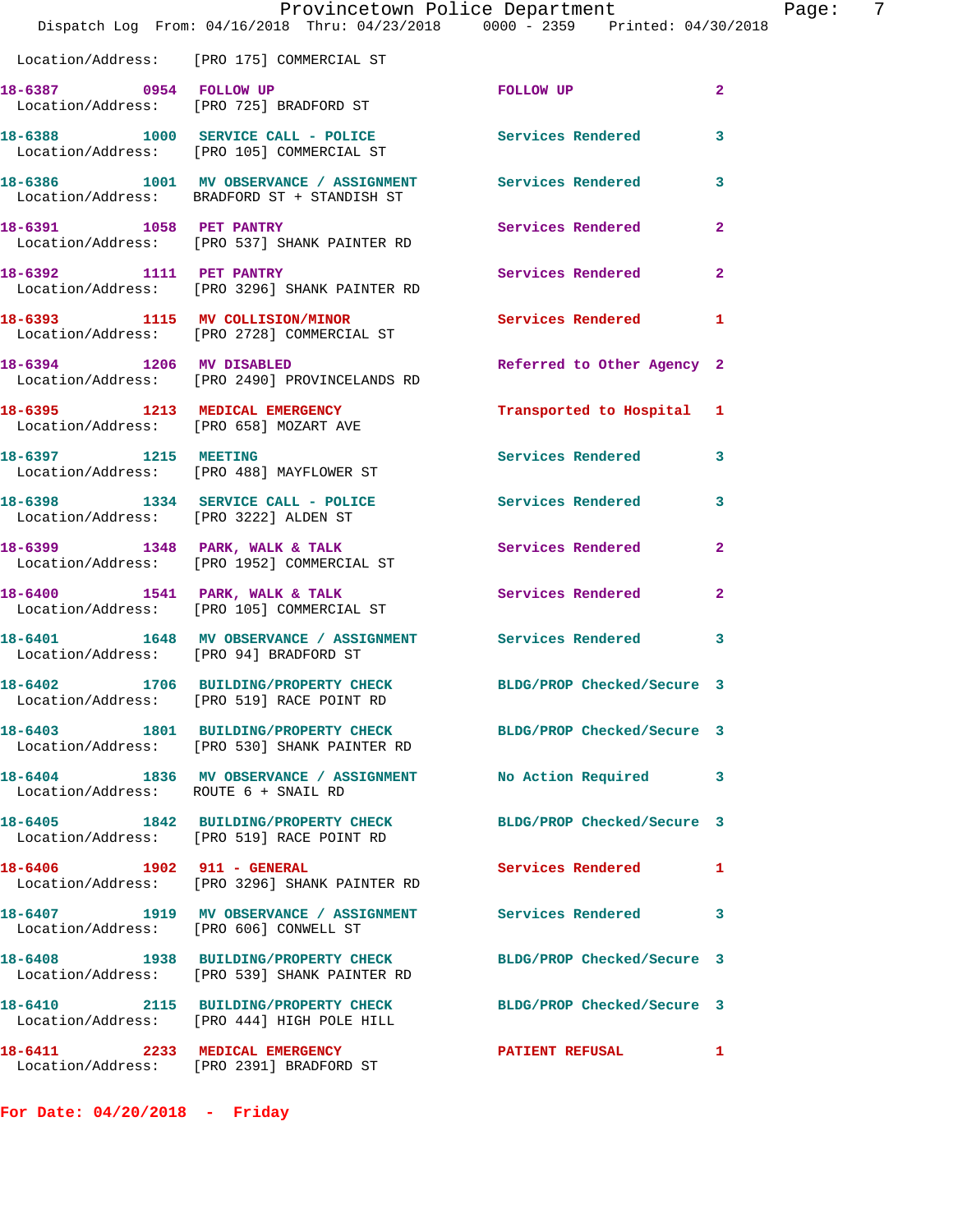|                                                                                             | Provincetown Police Department<br>Dispatch Log From: 04/16/2018 Thru: 04/23/2018 0000 - 2359 Printed: 04/30/2018 |                            | Page: 8      |
|---------------------------------------------------------------------------------------------|------------------------------------------------------------------------------------------------------------------|----------------------------|--------------|
|                                                                                             | 18-6412 0018 BUILDING/PROPERTY CHECK BLDG/PROP Checked/Secure 3<br>Location/Address: [PRO 530] SHANK PAINTER RD  |                            |              |
|                                                                                             | 18-6413 0034 BUILDING/PROPERTY CHECK BLDG/PROP Checked/Secure 3<br>Location/Address: [PRO 3609] COMMERCIAL ST    |                            |              |
|                                                                                             | 18-6414 0047 MV OBSERVANCE / ASSIGNMENT Services Rendered 3<br>Location/Address: BRADFORD ST + RYDER ST          |                            |              |
|                                                                                             | 18-6415 0055 MV OBSERVANCE / ASSIGNMENT No Action Required 3<br>Location/Address: BRADFORD ST + HOWLAND ST       |                            |              |
|                                                                                             | 18-6416  0134 BUILDING/PROPERTY CHECK BLDG/PROP Checked/Secure 3<br>Location/Address: [PRO 175] COMMERCIAL ST    |                            |              |
| Location/Address: ROUTE 6 + HOWLAND ST                                                      | 18-6417 0202 MV OBSERVANCE / ASSIGNMENT Services Rendered 3                                                      |                            |              |
|                                                                                             | 18-6418 0244 BUILDING/PROPERTY CHECK BLDG/PROP Checked/Secure 3<br>Location/Address: [PRO 3259] MACMILLAN WHARF  |                            |              |
| Location/Address: [PRO 3287] ROUTE 6                                                        | 18-6419 0601 BUILDING/PROPERTY CHECK BLDG/PROP Checked/Secure 3                                                  |                            |              |
|                                                                                             | 18-6420 0618 PARK, WALK & TALK Services Rendered 2<br>Location/Address: [PRO 2251] COMMERCIAL ST                 |                            |              |
| Location/Address: [PRO 2513] ROUTE 6                                                        | 18-6421 0657 ANIMAL CALL                                                                                         | Services Rendered          | $\mathbf{2}$ |
| Location/Address: [PRO 2518] ROUTE 6                                                        | 18-6422 0757 MV OBSERVANCE / ASSIGNMENT Services Rendered 3                                                      |                            |              |
|                                                                                             | 18-6423 0844 BUILDING/PROPERTY CHECK Services Rendered<br>Location/Address: [PRO 447] JEROME SMITH RD            |                            | 3            |
|                                                                                             | 18-6425 0858 PARK, WALK & TALK 1988 Services Rendered 2<br>Location/Address: [PRO 2500] COMMERCIAL ST            |                            |              |
| 18-6426 0912 MV STOP<br>Location/Address: [PRO 521] ROUTE 6<br>Refer To Citation: 18-345-CN |                                                                                                                  | <b>VERBAL WARNING</b>      | 3            |
|                                                                                             | 18-6427 0915 BUILDING/PROPERTY CHECK BLDG/PROP Checked/Secure 3<br>Location/Address: [PRO 2206] PILGRIMS LANDING |                            |              |
|                                                                                             | 18-6428 0926 PARK, WALK & TALK<br>Location/Address: [PRO 488] MAYFLOWER ST                                       | Services Rendered 2        |              |
|                                                                                             | 18-6429 0941 BUILDING/PROPERTY CHECK<br>Location/Address: [PRO 2499] RACE POINT RD                               | Services Rendered 3        |              |
| 18-6430 1013 LOST DOG<br>Location/Address: RACE POINT RD                                    |                                                                                                                  | Services Rendered          | $\mathbf{2}$ |
| Location/Address: [PRO 955] HOWLAND ST                                                      | 18-6431 1028 SERVICE CALL - POLICE                                                                               | Services Rendered 3        |              |
| 18-6432 1038 MV STOP<br>Location/Address: [PRO 2513] ROUTE 6<br>Refer To Citation: R8381545 |                                                                                                                  | Citation / Warning Issue 3 |              |
| 18-6433 1049 MV DISABLED                                                                    | Location/Address: [PRO 2521] ROUTE 6                                                                             | Services Rendered          | $\mathbf{2}$ |
|                                                                                             | 18-6434 1124 PARK, WALK & TALK<br>Location: [PRO 3431] LOPES SQUARE                                              | Services Rendered          | $\mathbf{2}$ |
| 18-6435 1200 MV STOP<br>Refer To Citation: 18-346-CN                                        | Location/Address: [PRO 2277] BRADFORD ST                                                                         | <b>VERBAL WARNING</b>      | 3            |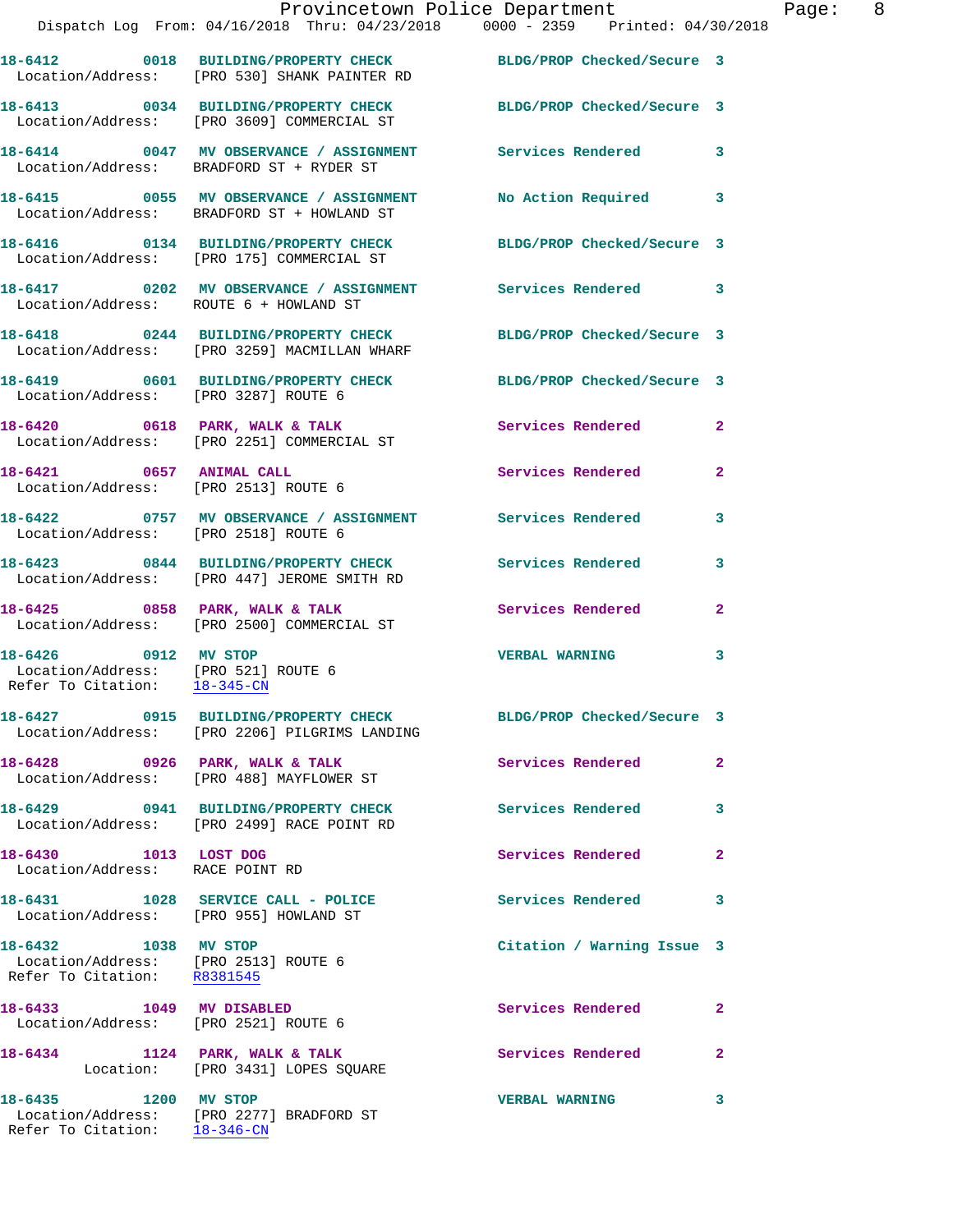## Provincetown Police Department The Page: 9

| Location/Address: HOWLAND ST                                                      | 18-6436 1225 SCAM CALL 2008 2012 Services Rendered                                                              |                            | $\overline{2}$ |   |
|-----------------------------------------------------------------------------------|-----------------------------------------------------------------------------------------------------------------|----------------------------|----------------|---|
|                                                                                   | 18-6438 1245 MEDICAL EMERGENCY Services Rendered<br>Location/Address: [PRO 1892] SHANK PAINTER RD               |                            | 1              |   |
| Location/Address: [PRO 2521] ROUTE 6                                              | 18-6437 1246 MV OBSERVANCE / ASSIGNMENT Services Rendered                                                       |                            | 3              |   |
| Location/Address: [PRO 2521] ROUTE 6                                              | 18-6439 1251 MV OBSERVANCE / ASSIGNMENT Services Rendered                                                       |                            | 3              |   |
|                                                                                   | 18-6440 1317 LOST WALLET<br>Location/Address: [PRO 3230] COMMERCIAL ST                                          | Services Rendered          | 3              |   |
|                                                                                   | 18-6442 1322 LARCENY / FORGERY / FRAUD Services Rendered<br>Location/Address: [PRO 1196] BRADFORD ACRES RD      |                            | $\mathbf{2}$   |   |
|                                                                                   | 18-6441 1328 BUILDING/PROPERTY CHECK BLD/PROP CHECKED UNSECUR 3<br>Location/Address: [PRO 3259] MACMILLAN WHARF |                            |                |   |
|                                                                                   | 18-6443 1353 911 - GENERAL<br>Location/Address: [PRO 4029] STABLE PATH                                          | Services Rendered          | 1              |   |
|                                                                                   | 18-6444 1626 PARK, WALK & TALK 1999 Services Rendered<br>Location/Address: [PRO 105] COMMERCIAL ST              |                            | $\mathbf{2}$   |   |
|                                                                                   | 18-6445 1658 LOST WALLET<br>Location/Address: [PRO 3296] SHANK PAINTER RD                                       | Services Rendered          | 3              |   |
|                                                                                   | 18-6446 1722 BUILDING/PROPERTY CHECK Services Rendered<br>Location/Address: [PRO 2540] RACE POINT RD            |                            | 3              |   |
| 18-6448 1729 LOST CELLPHONE                                                       | Location/Address: [PRO 1952] COMMERCIAL ST                                                                      | Services Rendered          | $3^{\circ}$    | 1 |
| Location/Address: SHANK PAINTER RD                                                | 18-6447 1732 MV OBSERVANCE / ASSIGNMENT No Action Required                                                      |                            | 3              |   |
|                                                                                   | 18-6450 1902 MEDICAL EMERGENCY<br>Location/Address: [PRO 356] COMMERCIAL ST                                     | PATIENT REFUSAL            | 1              |   |
|                                                                                   | 18-6451 1952 MV OBSERVANCE / ASSIGNMENT No Action Required<br>Location/Address: BRADFORD ST + STANDISH ST       |                            | 3              |   |
| 18-6453 2036 MV STOP<br>Refer To Citation: R7274417                               | Location: [PRO 3672] TOWN LINE O/B                                                                              | Citation / Warning Issue 3 |                |   |
| 18-6454 2037 BAR CHECK                                                            | Location/Address: [PRO 2737] COMMERCIAL ST                                                                      | No Action Required         | $\mathbf{2}$   |   |
| 18-6455 2040 LOST PROPERTY                                                        | Location/Address: [PRO 1869] COMMERCIAL ST                                                                      | Services Rendered          | 3              |   |
| 18-6456 2043 MV STOP<br>Location/Address: ROUTE 6<br>Refer To Citation: 18-347-CN |                                                                                                                 | <b>VERBAL WARNING</b>      | 3              |   |
|                                                                                   | 18-6457 2053 BUILDING/PROPERTY CHECK<br>Location/Address: [PRO 2540] RACE POINT RD                              | BLDG/PROP Checked/Secure 3 |                |   |
|                                                                                   | 18-6458 2106 BUILDING/PROPERTY CHECK<br>Location/Address: [PRO 3317] CEMETERY RD                                | BLDG/PROP Checked/Secure 3 |                |   |
| 18-6459 2120 BAR CHECK                                                            | Location/Address: [PRO 221] COMMERCIAL ST                                                                       | No Action Required         | $\mathbf{2}$   |   |
| 2201 BAR CHECK<br>18-6460                                                         |                                                                                                                 | No Action Required         | $\overline{2}$ |   |

Location/Address: [PRO 2266] COMMERCIAL ST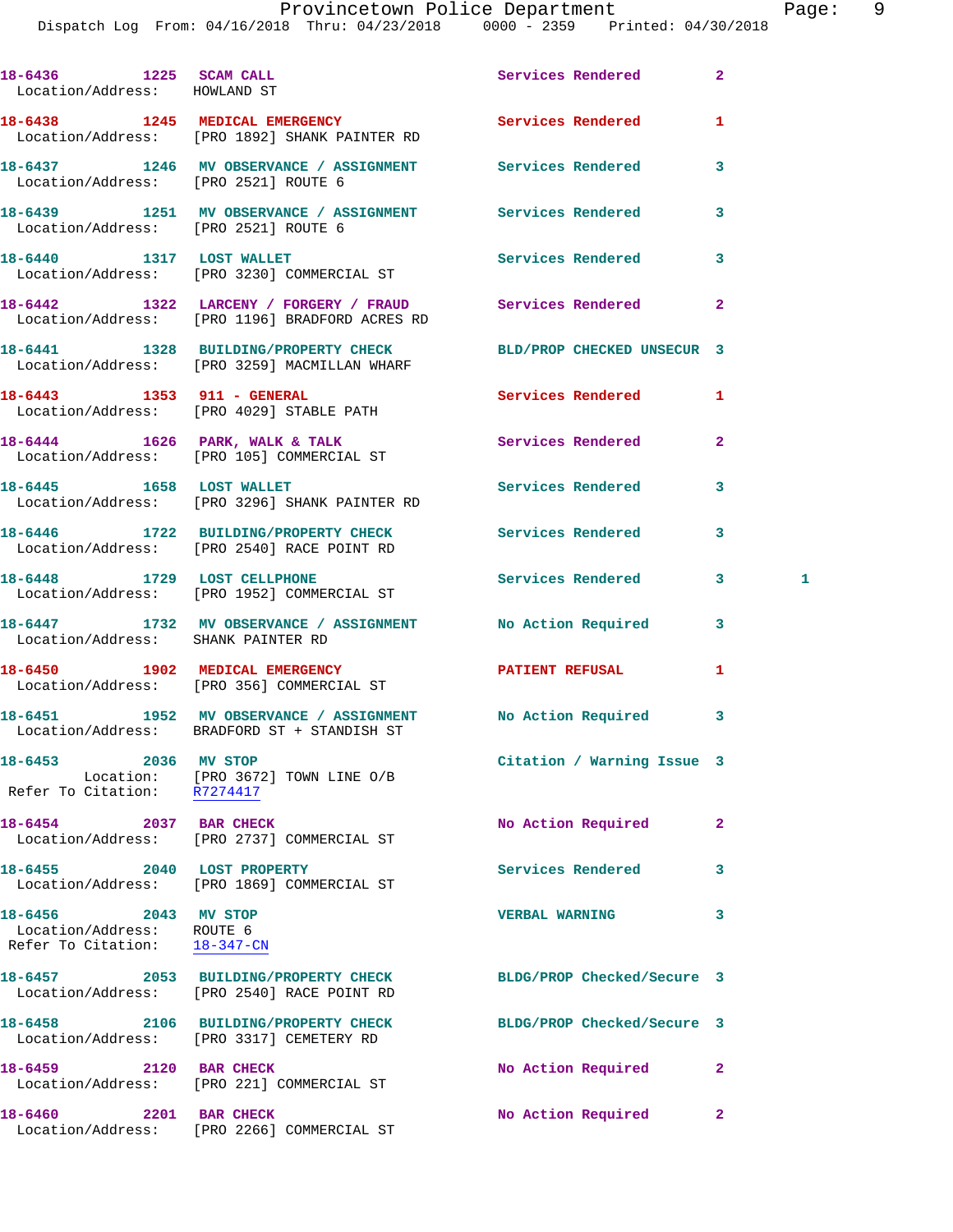|                                   | 18-6461 2212 BUILDING/PROPERTY CHECK<br>Location/Address: [PRO 3609] COMMERCIAL ST                     | BLDG/PROP Checked/Secure 3 |              |
|-----------------------------------|--------------------------------------------------------------------------------------------------------|----------------------------|--------------|
|                                   | 18-6462 2357 BUILDING/PROPERTY CHECK<br>Location/Address: [PRO 3609] COMMERCIAL ST                     | BLDG/PROP Checked/Secure 3 |              |
| For Date: $04/21/2018$ - Saturday |                                                                                                        |                            |              |
|                                   | 18-6463 0008 BUILDING/PROPERTY CHECK<br>Location/Address: [PRO 2728] COMMERCIAL ST                     | BLDG/PROP Checked/Secure 3 |              |
|                                   | 18-6464 0019 MV OBSERVANCE / ASSIGNMENT Services Rendered 3<br>Location/Address: [PRO 595] BRADFORD ST |                            |              |
|                                   | 18-6465 0057 BUILDING/PROPERTY CHECK<br>Location/Address: [PRO 1989] COMMERCIAL ST                     | BLDG/PROP Checked/Secure 3 |              |
|                                   | 18-6466 0125 MV OBSERVANCE / ASSIGNMENT<br>Location/Address: HIGH POLE HILL + BRADFORD ST              | No Action Required         | 3            |
|                                   | 18-6467 0135 MEDICAL EMERGENCY<br>Location/Address: [PRO 943] HARRY KEMP WAY                           | <b>PATIENT REFUSAL</b>     | 1            |
|                                   | 18-6468 0139 MEDICAL EMERGENCY<br>Location/Address: [PRO 442] HARRY KEMP WAY                           | <b>PATIENT REFUSAL</b>     | 1            |
|                                   | 18-6469 0233 BUILDING/PROPERTY CHECK<br>Location/Address: [PRO 413] CONWELL ST                         | BLDG/PROP Checked/Secure 3 |              |
|                                   | 18-6471 0326 BUILDING/PROPERTY CHECK<br>Location/Address: [PRO 3737] BRADFORD ST                       | Services Rendered          | 3            |
|                                   | 18-6472 0338 BUILDING/PROPERTY CHECK<br>Location/Address: [PRO 2483] COMMERCIAL ST                     | Services Rendered          | 3            |
|                                   |                                                                                                        |                            |              |
|                                   | 18-6474 0345 ALARM - GENERAL<br>Location/Address: [PRO 3314] COMMERCIAL ST                             | Services Rendered          | 1            |
|                                   | 18-6473 0347 BUILDING/PROPERTY CHECK<br>Location/Address: [PRO 3259] MACMILLAN WHARF                   | Services Rendered 3        |              |
|                                   | 18-6475 0429 PARK, WALK & TALK<br>Location/Address: [PRO 539] SHANK PAINTER RD                         | Services Rendered 2        |              |
|                                   | 18-6476 0438 BUILDING/PROPERTY CHECK<br>Location/Address: [PRO 2494] BRADFORD ST                       | <b>Services Rendered</b>   |              |
|                                   | 18-6477 0442 BUILDING/PROPERTY CHECK<br>Location/Address: [PRO 3365] HARBOUR DR                        | <b>Services Rendered</b>   | $\mathbf{3}$ |
|                                   | 18-6478 0516 BUILDING/PROPERTY CHECK<br>Location/Address: [PRO 3296] SHANK PAINTER RD                  | <b>Services Rendered</b>   | 3            |
|                                   | 18-6479 0517 BUILDING/PROPERTY CHECK<br>Location/Address: [PRO 545] SHANK PAINTER RD                   | Services Rendered          | 3            |
|                                   | 18-6480 0517 BUILDING/PROPERTY CHECK<br>Location/Address: [PRO 3670] SHANK PAINTER RD                  | <b>Services Rendered</b>   | 3            |
|                                   | 18-6481 6522 MV OBSERVANCE / ASSIGNMENT Services Rendered<br>Location/Address: [PRO 3440] ROUTE 6      |                            | 3            |
|                                   | Location/Address: [PRO 3296] SHANK PAINTER RD                                                          |                            | $\mathbf{3}$ |
|                                   | 18-6484 0609 NOISE COMPLAINT<br>Location/Address: [PRO 1408] OLD COLONY WAY                            | SPOKEN TO                  | 3            |
|                                   | 18-6482       0611  BUILDING/PROPERTY CHECK        BLDG/PROP Checked/Secure 3                          |                            |              |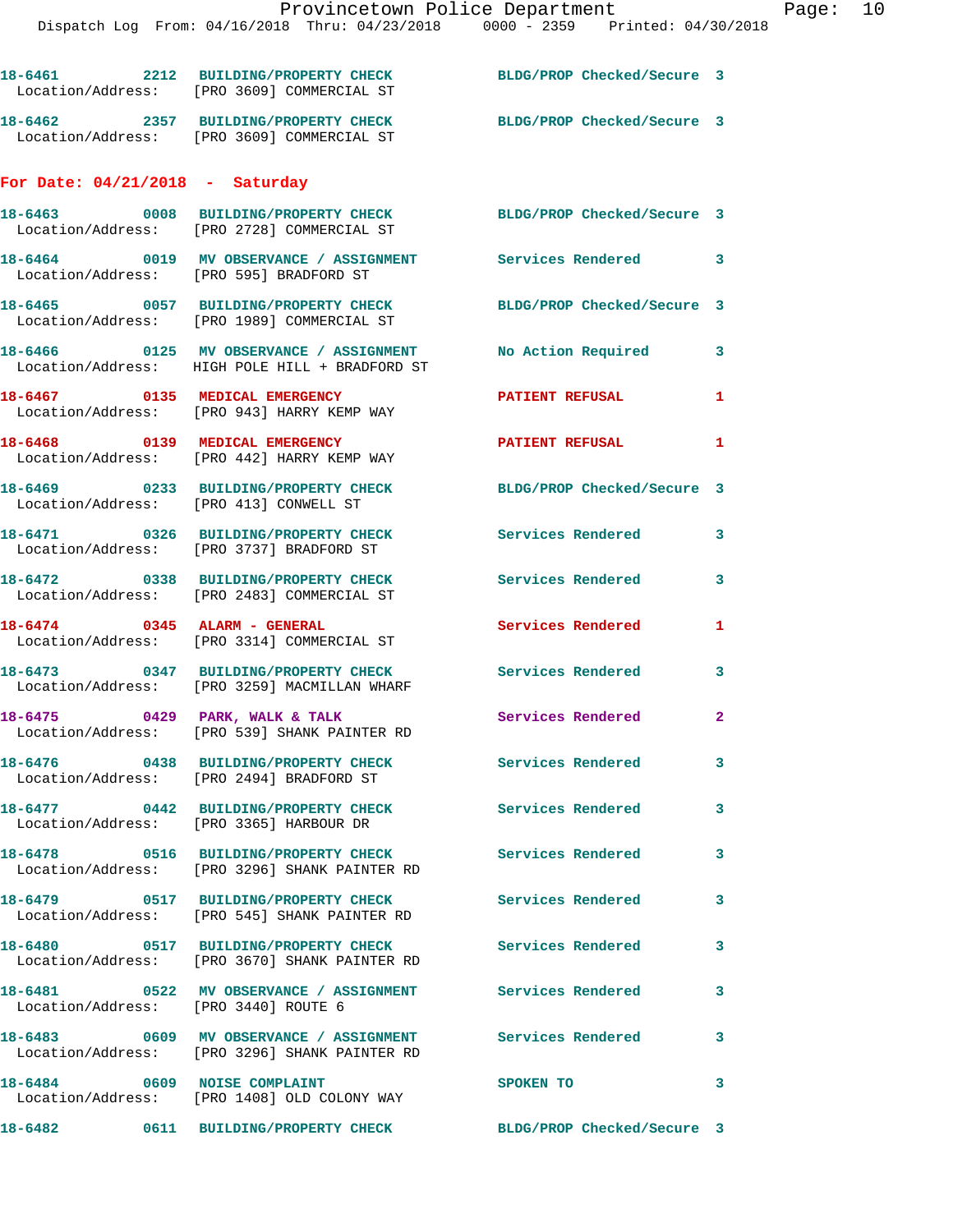|                                                                                              | Provincetown Police Department<br>Dispatch Log From: 04/16/2018 Thru: 04/23/2018 0000 - 2359 Printed: 04/30/2018 |                            |              | Page: 11 |  |
|----------------------------------------------------------------------------------------------|------------------------------------------------------------------------------------------------------------------|----------------------------|--------------|----------|--|
|                                                                                              | Location/Address: [PRO 379] COMMERCIAL ST                                                                        |                            |              |          |  |
|                                                                                              | 18-6485  0759  BUILDING/PROPERTY CHECK  Services Rendered  3<br>Location/Address: [PRO 2540] RACE POINT RD       |                            |              |          |  |
|                                                                                              | 18-6486 0804 MV OBSERVANCE / ASSIGNMENT No Action Required 3<br>Location/Address: [PRO 2577] BRADFORD ST         |                            |              |          |  |
|                                                                                              | 18-6488 0857 MV OBSERVANCE / ASSIGNMENT No Action Required 3<br>Location/Address: BRADFORD ST + STANDISH ST      |                            |              |          |  |
|                                                                                              | 18-6489 0909 BUILDING/PROPERTY CHECK Services Rendered<br>Location/Address: [PRO 446] HOWLAND ST                 |                            | 3            |          |  |
|                                                                                              | 18-6490 0949 BUILDING/PROPERTY CHECK Services Rendered 3<br>Location/Address: [PRO 2494] BRADFORD ST             |                            |              |          |  |
| Location/Address: [PRO 2521] ROUTE 6                                                         | 18-6491 1026 MV OBSERVANCE / ASSIGNMENT Services Rendered                                                        |                            | 3            |          |  |
|                                                                                              | 18-6493 1127 SUSPICIOUS ACTIVITY 1991 Services Rendered 2<br>Location/Address: [PRO 542] SHANK PAINTER RD        |                            |              |          |  |
|                                                                                              | 18-6492 1129 BUILDING/PROPERTY CHECK BLDG/PROP Checked/Secure 3<br>Location/Address: [PRO 447] JEROME SMITH RD   |                            |              |          |  |
| 18-6494 1131 MV STOP                                                                         | Location/Address: [PRO 2577] BRADFORD ST<br>Refer To Citation: <u>18-348-CN</u>                                  | VERBAL WARNING 3           |              |          |  |
| Location/Address: ROUTE 6 + SNAIL RD                                                         | 18-6495 1149 MV OBSERVANCE / ASSIGNMENT No Action Required 3                                                     |                            |              |          |  |
|                                                                                              | 18-6496 1304 MEDICAL EMERGENCY<br>Location/Address: [PRO 3431] COMMERCIAL ST                                     | Services Rendered          | 1            |          |  |
|                                                                                              | 18-6497 1328 FOLLOW UP<br>Location/Address: [PRO 285] COMMERCIAL ST                                              | Services Rendered 2        |              |          |  |
|                                                                                              | 18-6498 1336 COMPLAINT - GENERAL<br>Location/Address: [PRO 399] COMMERCIAL ST                                    | No Action Required         | 3            |          |  |
| 18-6499 1406 PARK, WALK & TALK<br>Location/Address: COMMERCIAL ST                            |                                                                                                                  | Services Rendered          | $\mathbf{2}$ |          |  |
|                                                                                              | 18-6500 1422 BUILDING/PROPERTY CHECK Services Rendered 3<br>Location/Address: [PRO 526] RYDER ST EXT             |                            |              |          |  |
| 18-6501 1424 ANIMAL CALL                                                                     | Location/Address: [PRO 75] CAPTAIN BERTIES WAY                                                                   | No Action Required         | $\mathbf{2}$ |          |  |
|                                                                                              | 18-6503 1638 MEDICAL EMERGENCY<br>Location/Address: [PRO 440] HARRY KEMP WAY                                     | Transported to Hospital 1  |              |          |  |
|                                                                                              |                                                                                                                  | BLDG/PROP Checked/Secure 3 |              |          |  |
|                                                                                              | 18-6507 1916 BUILDING/PROPERTY CHECK Services Rendered<br>Location/Address: [PRO 564] BAYBERRY AVE               |                            | 3            |          |  |
| Location/Address: [PRO 94] BRADFORD ST                                                       | 18-6509 1949 MV OBSERVANCE / ASSIGNMENT No Action Required 3                                                     |                            |              |          |  |
| 18-6510 2009 MV STOP<br>Location/Address: [PRO 2513] ROUTE 6<br>Refer To Citation: 18-349-CN |                                                                                                                  | <b>VERBAL WARNING</b>      | 3            |          |  |
| Location/Address: [PRO 571] ALDEN ST                                                         | 18-6511 2031 BUILDING/PROPERTY CHECK BLDG/PROP Checked/Secure 3                                                  |                            |              |          |  |
| 18-6512                                                                                      | 2046 MV OBSERVANCE / ASSIGNMENT Services Rendered                                                                |                            | 3            |          |  |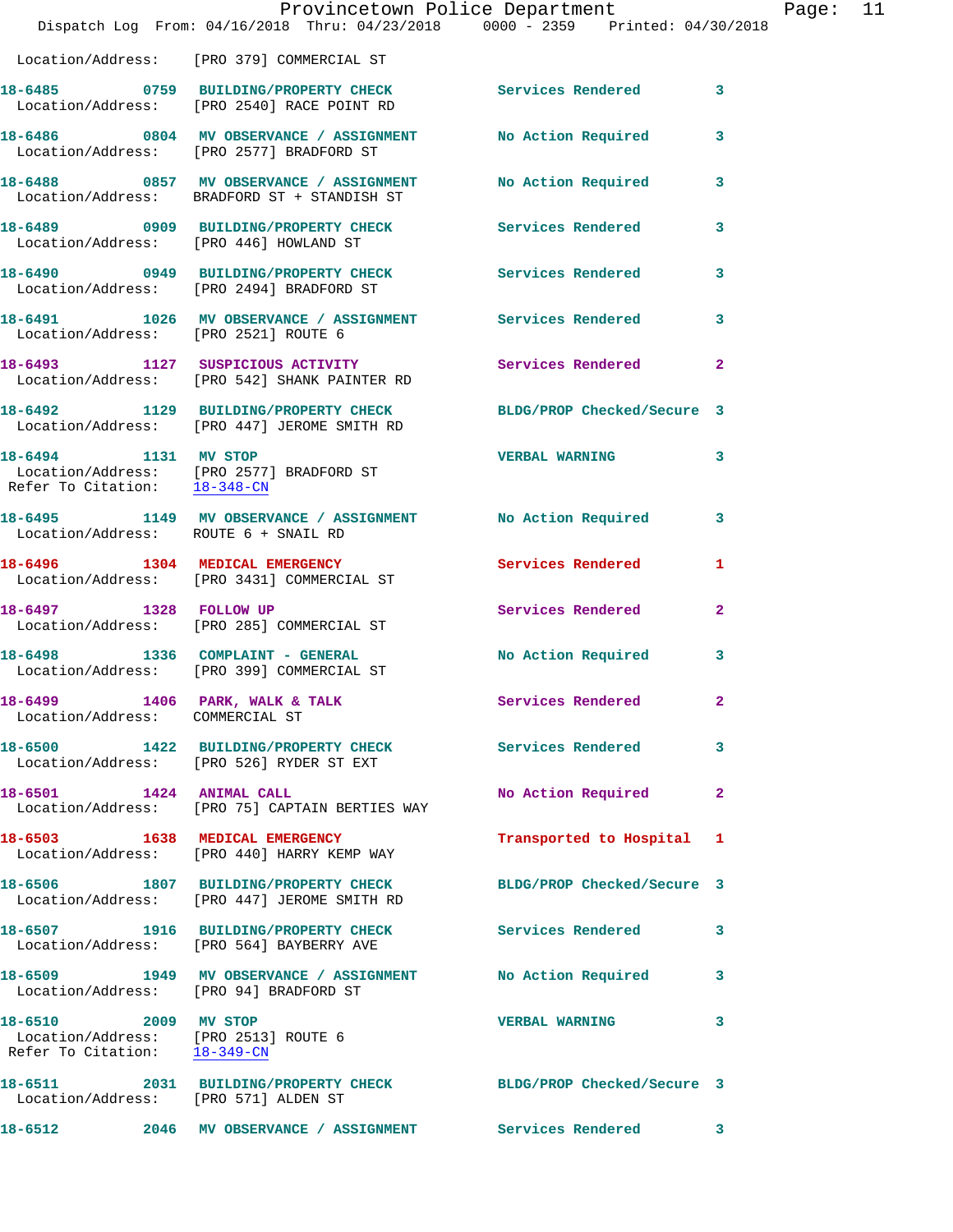|                                                                                              | Provincetown Police Department<br>Dispatch Log From: 04/16/2018 Thru: 04/23/2018 0000 - 2359 Printed: 04/30/2018 |                            |   |
|----------------------------------------------------------------------------------------------|------------------------------------------------------------------------------------------------------------------|----------------------------|---|
| Location/Address: [PRO 2519] ROUTE 6                                                         |                                                                                                                  |                            |   |
| 18-6513 2116 MV STOP<br>Location/Address: [PRO 2521] ROUTE 6<br>Refer To Citation: 18-350-CN |                                                                                                                  | <b>VERBAL WARNING</b>      | 3 |
|                                                                                              | 18-6514 2206 BUILDING/PROPERTY CHECK BLDG/PROP Checked/Secure 3<br>Location/Address: [PRO 1778] SHANK PAINTER RD |                            |   |
|                                                                                              | 18-6515 2215 ASSIST DEPARTMENT / MUTUAL AID Services Rendered<br>Location/Address: [TRU 55] SHORE RD             |                            | 3 |
|                                                                                              | 18-6516 2221 MEDICAL EMERGENCY<br>Location/Address: [PRO 3222] ALDEN ST                                          | Transported to Hospital    | 1 |
|                                                                                              | 18-6518 2325 BUILDING/PROPERTY CHECK<br>Location/Address: [PRO 2494] BRADFORD ST                                 | Services Rendered          | 3 |
|                                                                                              | 18-6519 2328 BUILDING/PROPERTY CHECK Services Rendered<br>Location/Address: [PRO 1778] SHANK PAINTER RD          |                            | 3 |
| 18-6520 2338 BAR CHECK                                                                       | Location/Address: [PRO 3443] COMMERCIAL ST                                                                       | BLDG/PROP Checked/Secure 2 |   |
|                                                                                              | 18-6521 2348 ASSIST CITIZEN<br>Location/Address: RYDER ST + COMMERCIAL ST                                        | <b>Services Rendered</b>   | 3 |
| 18-6522 2349 ASSIST CITIZEN<br>Location/Address: COMMERCIAL ST                               |                                                                                                                  | Services Rendered          | 3 |
| For Date: $04/22/2018$ - Sunday                                                              |                                                                                                                  |                            |   |
|                                                                                              | 18-6523 0003 MV OBSERVANCE / ASSIGNMENT Services Rendered<br>Location/Address: [PRO 2489] BRADFORD ST            |                            | 3 |
|                                                                                              | 18-6524 0012 BUILDING/PROPERTY CHECK<br>Location/Address: [PRO 526] RYDER ST EXT                                 | <b>Services Rendered</b>   | 3 |
|                                                                                              | 18-6525 0031 BUILDING/PROPERTY CHECK<br>Location/Address: [PRO 3430] COMMERCIAL ST                               | Services Rendered          | 3 |
|                                                                                              | 18-6526 0050 BUILDING/PROPERTY CHECK Services Rendered<br>Location/Address: [PRO 2483] COMMERCIAL ST             |                            | 3 |
| Location/Address: [PRO 2513] ROUTE 6                                                         | 18-6527  0105 MV OBSERVANCE / ASSIGNMENT Services Rendered                                                       |                            | 3 |
| Location/Address: [PRO 94] BRADFORD ST                                                       | 18-6528 0131 MV OBSERVANCE / ASSIGNMENT Services Rendered                                                        |                            | 3 |
|                                                                                              | 18-6529 0137 BUILDING/PROPERTY CHECK Services Rendered<br>Location/Address: [PRO 2490] PROVINCELANDS RD          |                            | 3 |
|                                                                                              | 18-6530 0155 BUILDING/PROPERTY CHECK Services Rendered<br>Location/Address: [PRO 3296] SHANK PAINTER RD          |                            | 3 |
|                                                                                              | 18-6531 0156 BUILDING/PROPERTY CHECK Services Rendered<br>Location/Address: [PRO 545] SHANK PAINTER RD           |                            | 3 |
|                                                                                              | 18-6532 0157 MV OBSERVANCE / ASSIGNMENT<br>Location/Address: [PRO 106] COMMERCIAL ST                             | No Action Required         | 3 |
|                                                                                              | 18-6533 0202 NOISE COMPLAINT<br>Location/Address: [PRO 2837] CONANT ST                                           | <b>SPOKEN TO</b>           | 3 |
| Location/Address: [PRO 3440] ROUTE 6                                                         | 18-6534 0220 MV OBSERVANCE / ASSIGNMENT Services Rendered                                                        |                            | 3 |
| 18-6535 0405 NOISE COMPLAINT                                                                 |                                                                                                                  | <b>Services Rendered</b>   | 3 |

Location/Address: [PRO 2837] CONANT ST

Page: 12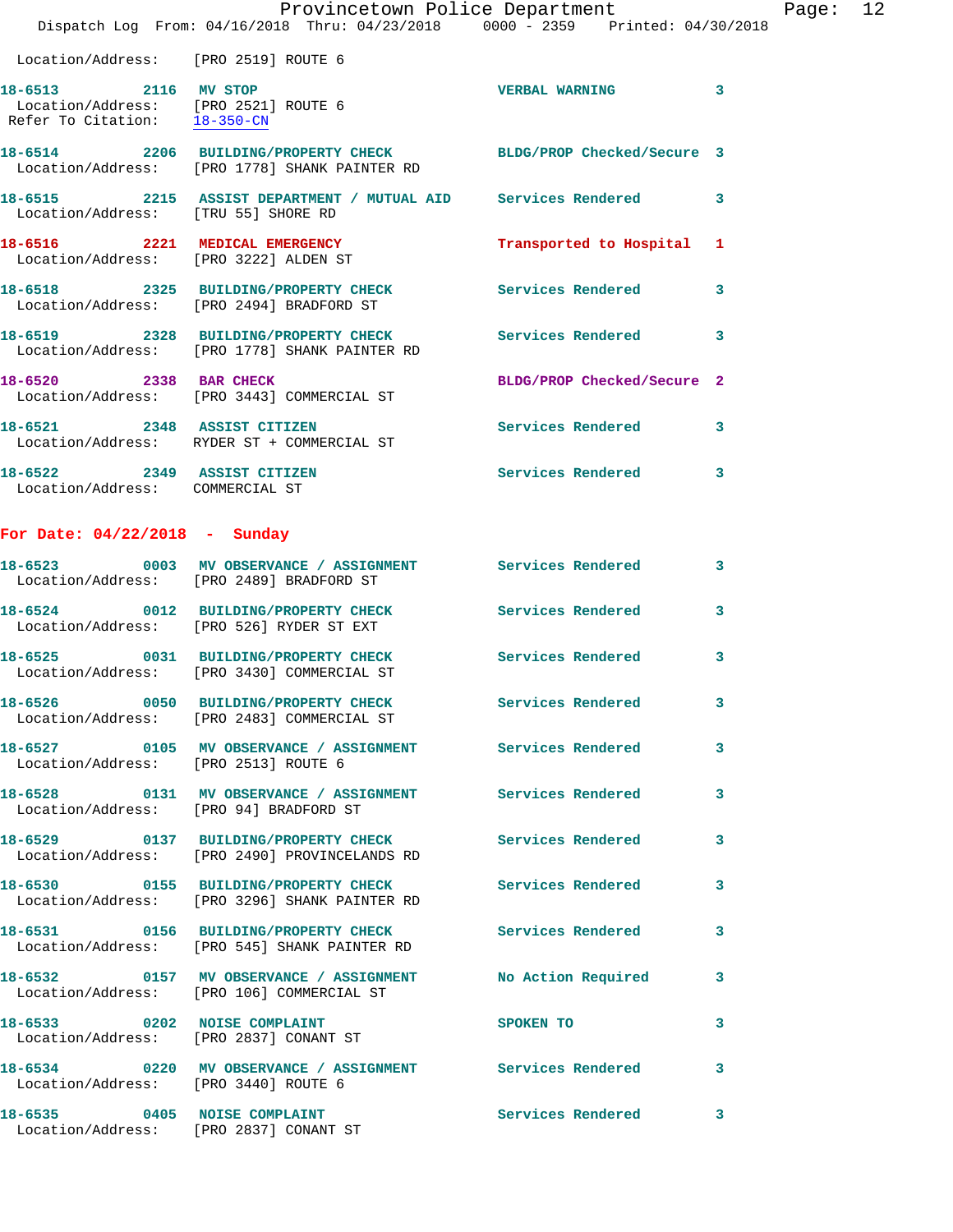| Location/Address: [PRO 2513] ROUTE 6                                                                      | 18-6536       0434   MV OBSERVANCE / ASSIGNMENT      Services Rendered                                  |                            | 3              |
|-----------------------------------------------------------------------------------------------------------|---------------------------------------------------------------------------------------------------------|----------------------------|----------------|
|                                                                                                           | 18-6537 0523 BUILDING/PROPERTY CHECK<br>Location/Address: [PRO 3737] BRADFORD ST                        | <b>Services Rendered</b>   | 3              |
|                                                                                                           | 18-6538 0527 BUILDING/PROPERTY CHECK<br>Location/Address: [PRO 2540] RACE POINT RD                      | <b>Services Rendered</b>   | 3              |
|                                                                                                           | 18-6539 0533 BUILDING/PROPERTY CHECK<br>Location/Address: [PRO 3259] MACMILLAN WHARF                    | Services Rendered          | 3              |
|                                                                                                           | 18-6540 0542 BUILDING/PROPERTY CHECK<br>Location/Address: [PRO 2481] TREMONT ST                         | Services Rendered          | 3              |
|                                                                                                           | 18-6541 0551 BUILDING/PROPERTY CHECK<br>Location/Address: [PRO 519] RACE POINT RD                       | <b>Services Rendered</b>   | 3              |
|                                                                                                           | 18-6542 0807 BUILDING/PROPERTY CHECK<br>Location/Address: [PRO 488] MAYFLOWER ST                        | BLDG/PROP Checked/Secure 3 |                |
|                                                                                                           | 18-6543 0818 BUILDING/PROPERTY CHECK<br>Location/Address: [PRO 530] SHANK PAINTER RD                    | <b>Services Rendered</b>   | 3              |
|                                                                                                           | 18-6544 0827 MV OBSERVANCE / ASSIGNMENT<br>Location/Address: [PRO 2577] BRADFORD ST                     | No Action Required         | 3              |
|                                                                                                           | 18-6545 0833 BUILDING/PROPERTY CHECK<br>Location/Address: [PRO 1638] COMMERCIAL ST                      | Services Rendered          | 3              |
|                                                                                                           | 18-6546 0835 PARK, WALK & TALK<br>Location/Address: [PRO 2494] BRADFORD ST                              | Services Rendered          | $\mathbf{2}$   |
| 18-6547 1032 MV STOP<br>Location/Address: ROUTE 6 + SNAIL RD<br>Refer To Citation: $\frac{18-351-CN}{28}$ |                                                                                                         | <b>VERBAL WARNING</b>      | 3              |
|                                                                                                           | 18-6548 1046 PARKING COMPLAINT<br>Location/Address: COMMERCIAL ST + HOWLAND ST                          | Citation / Warning Issue 3 |                |
| Location/Address: [PRO 2513] ROUTE 6                                                                      | 18-6549 1051 MV OBSERVANCE / ASSIGNMENT Services Rendered                                               |                            | 3              |
| 18-6550 1058 LOST PROPERTY                                                                                | Location/Address: [PRO 542] SHANK PAINTER RD                                                            | Services Rendered 3        |                |
| 18-6552 1251 ASSIST CITIZEN                                                                               | Location/Address: [PRO 539] SHANK PAINTER RD                                                            | Services Rendered          | 3              |
| 18-6553 1300 MV DISABLED                                                                                  | Location/Address: FRITZ'S WAY + CONANT ST                                                               | Services Rendered          | $\overline{2}$ |
|                                                                                                           | 18-6554 1317 BUILDING/PROPERTY CHECK Services Rendered<br>Location/Address: [PRO 1778] SHANK PAINTER RD |                            | 3              |
| Location/Address: [PRO 2518] ROUTE 6                                                                      | 18-6556 1347 MV OBSERVANCE / ASSIGNMENT Services Rendered                                               |                            | 3              |
|                                                                                                           | 18-6559 1535 BUILDING/PROPERTY CHECK<br>Location/Address: [PRO 3259] MACMILLAN WHARF                    | Services Rendered          | 3              |
| 18-6560                                                                                                   | 1541 PARK, WALK & TALK<br>Location: [PRO 3431] LOPES SQUARE                                             | Services Rendered          | $\mathbf{2}$   |
|                                                                                                           | 18-6561 1548 LARCENY / FORGERY / FRAUD SPOKEN TO<br>Location/Address: [PRO 3241] COMMERCIAL ST          |                            | $\mathbf{2}$   |
| 18-6562                                                                                                   | 1645 ESCORT / TRANSPORT                                                                                 | Services Rendered 3        |                |

Location: [PRO 3431] LOPES SQUARE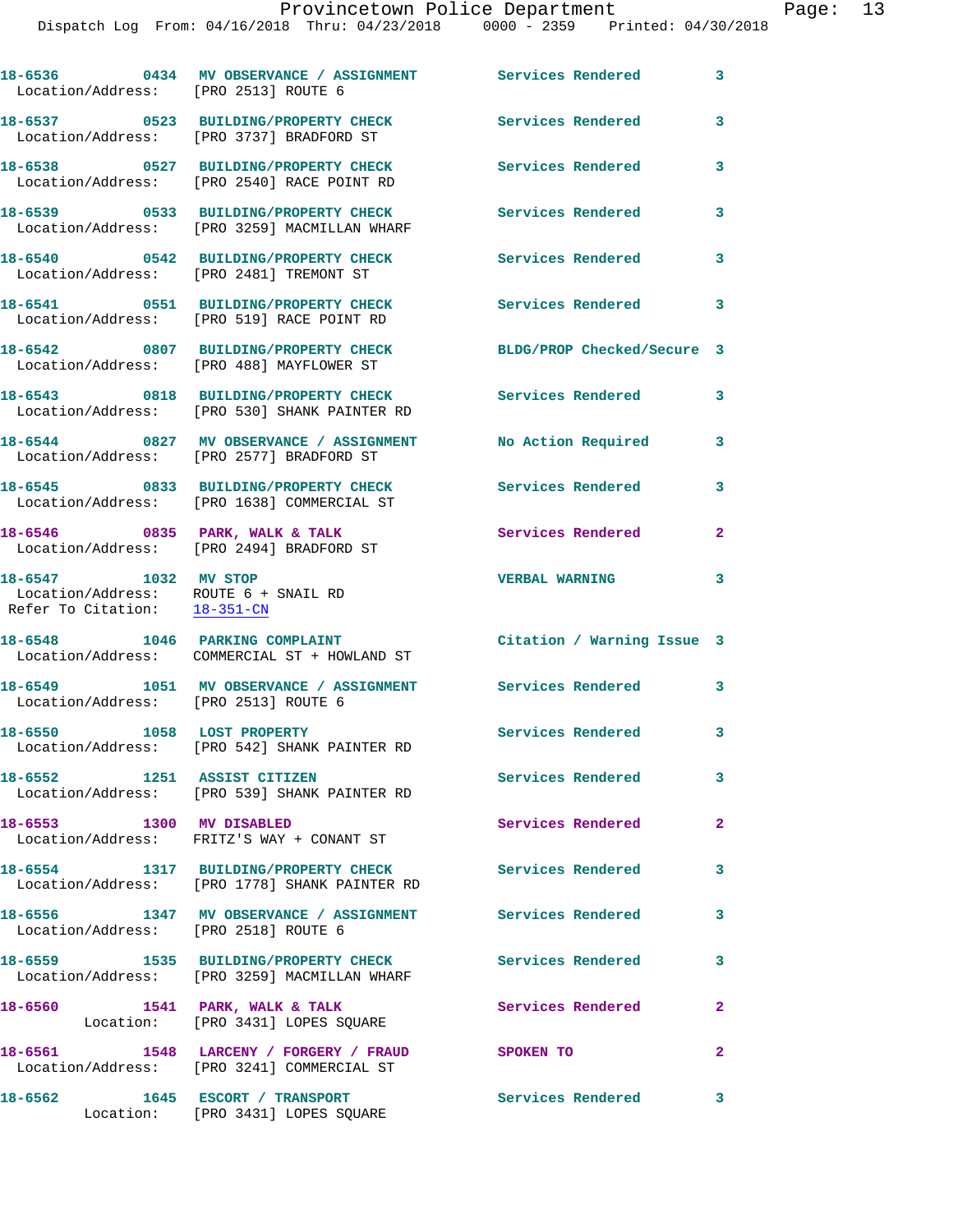|                                                                                                                                                                                                                                                                        |  |  | Provincetown Police Department |  |  | Page: $14$ |  |
|------------------------------------------------------------------------------------------------------------------------------------------------------------------------------------------------------------------------------------------------------------------------|--|--|--------------------------------|--|--|------------|--|
| $D_{1}^{1}$ and the $D_{2}^{1}$ $D_{3}^{1}$ $D_{4}^{1}$ $D_{5}^{1}$ $D_{5}^{1}$ $D_{6}^{1}$ $D_{7}^{1}$ $D_{8}^{1}$ $D_{10}^{1}$ $D_{11}^{1}$ $D_{10}^{1}$ $D_{11}^{1}$ $D_{10}^{1}$ $D_{11}^{1}$ $D_{10}^{1}$ $D_{11}^{1}$ $D_{11}^{1}$ $D_{11}^{1}$ $D_{11}^{1}$ $D$ |  |  |                                |  |  |            |  |

|                                      | Dispatch Log From: 04/16/2018 Thru: 04/23/2018 0000 - 2359 Printed: 04/30/2018                                |                            |              |
|--------------------------------------|---------------------------------------------------------------------------------------------------------------|----------------------------|--------------|
|                                      | 18-6563 1729 GENERAL INFO<br>Location/Address: [PRO 3259] MACMILLAN WHARF                                     | <b>Services Rendered</b>   | 3            |
|                                      | 18-6564 1746 MISSING PERSON<br>Location/Address: [PRO 3912] SHANK PAINTER RD                                  | <b>Services Rendered</b>   | 1            |
| Location/Address: [PRO 2521] ROUTE 6 | 18-6566 1839 MV OBSERVANCE / ASSIGNMENT Services Rendered                                                     |                            | 3            |
|                                      | 18-6565 1846 BUILDING/PROPERTY CHECK BLDG/PROP Checked/Secure 3<br>Location/Address: [PRO 175] COMMERCIAL ST  |                            |              |
|                                      | 18-6567 1904 BUILDING/PROPERTY CHECK<br>Location/Address: [PRO 519] RACE POINT RD                             | BLDG/PROP Checked/Secure 3 |              |
|                                      | 18-6568 2008 BUILDING/PROPERTY CHECK<br>Location/Address: [PRO 2194] COMMERCIAL ST                            | <b>Services Rendered</b>   | 3            |
|                                      | 18-6569 2018 BUILDING/PROPERTY CHECK<br>Location/Address: [PRO 2481] TREMONT ST                               | <b>Services Rendered</b>   | 3            |
|                                      | 18-6570 2038 BUILDING/PROPERTY CHECK<br>Location/Address: [PRO 3317] CEMETERY RD                              | <b>Services Rendered</b>   | 3            |
|                                      | 18-6571 2111 MV OBSERVANCE / ASSIGNMENT Services Rendered<br>Location/Address: [PRO 3430] COMMERCIAL ST       |                            | 3            |
| 18-6572 2237 911 - GENERAL           | Location/Address: [PRO 1463] COMMERCIAL ST                                                                    | Could Not Locate           | 1            |
|                                      | 18-6573 2334 BUILDING/PROPERTY CHECK BLDG/PROP Checked/Secure 3<br>Location/Address: [PRO 2483] COMMERCIAL ST |                            |              |
|                                      | 18-6574 2335 MV OBSERVANCE / ASSIGNMENT Services Rendered<br>Location/Address: [PRO 2489] BRADFORD ST         |                            | 3            |
|                                      | 18-6575 2355 PARK, WALK & TALK<br>Location/Address: [PRO 105] COMMERCIAL ST                                   | <b>Services Rendered</b>   | $\mathbf{2}$ |

## **For Date: 04/23/2018 - Monday**

| 18-6576 0005 BAR CHECK               | Location/Address: [PRO 3443] COMMERCIAL ST                                                              | No Action Required         | $\overline{2}$          |
|--------------------------------------|---------------------------------------------------------------------------------------------------------|----------------------------|-------------------------|
|                                      | 18-6577 0113 BUILDING/PROPERTY CHECK Services Rendered<br>Location/Address: [PRO 2540] RACE POINT RD    |                            | $\overline{\mathbf{3}}$ |
| Location/Address: [PRO 2513] ROUTE 6 | 18-6578       0117   MV OBSERVANCE / ASSIGNMENT      Services Rendered                                  |                            | $\mathbf{3}$            |
|                                      | Location/Address: HOWLAND ST + BRADFORD ST                                                              |                            | $\mathbf{3}$            |
| Location/Address: SNAIL RD + ROUTE 6 | 18-6580 0146 SUSPICIOUS ACTIVITY                                                                        | No Action Required         | $\overline{2}$          |
|                                      | 18-6581 0208 BUILDING/PROPERTY CHECK Services Rendered<br>Location/Address: [PRO 2977] COMMERCIAL ST    |                            | $\overline{\mathbf{3}}$ |
|                                      | 18-6582 0219 BUILDING/PROPERTY CHECK<br>Location/Address: [PRO 1646] WINSLOW ST                         | BLDG/PROP Checked/Secure 3 |                         |
|                                      | 18-6583 0445 MV OBSERVANCE / ASSIGNMENT Services Rendered<br>Location/Address: [PRO 2489] BRADFORD ST   |                            | $\mathbf{3}$            |
|                                      | 18-6584 0500 MV OBSERVANCE / ASSIGNMENT Services Rendered<br>Location/Address: [PRO 106] COMMERCIAL ST  |                            | $\overline{\mathbf{3}}$ |
|                                      | 18-6585 0600 BUILDING/PROPERTY CHECK Services Rendered<br>Location/Address: [PRO 1778] SHANK PAINTER RD |                            | $\mathbf{3}$            |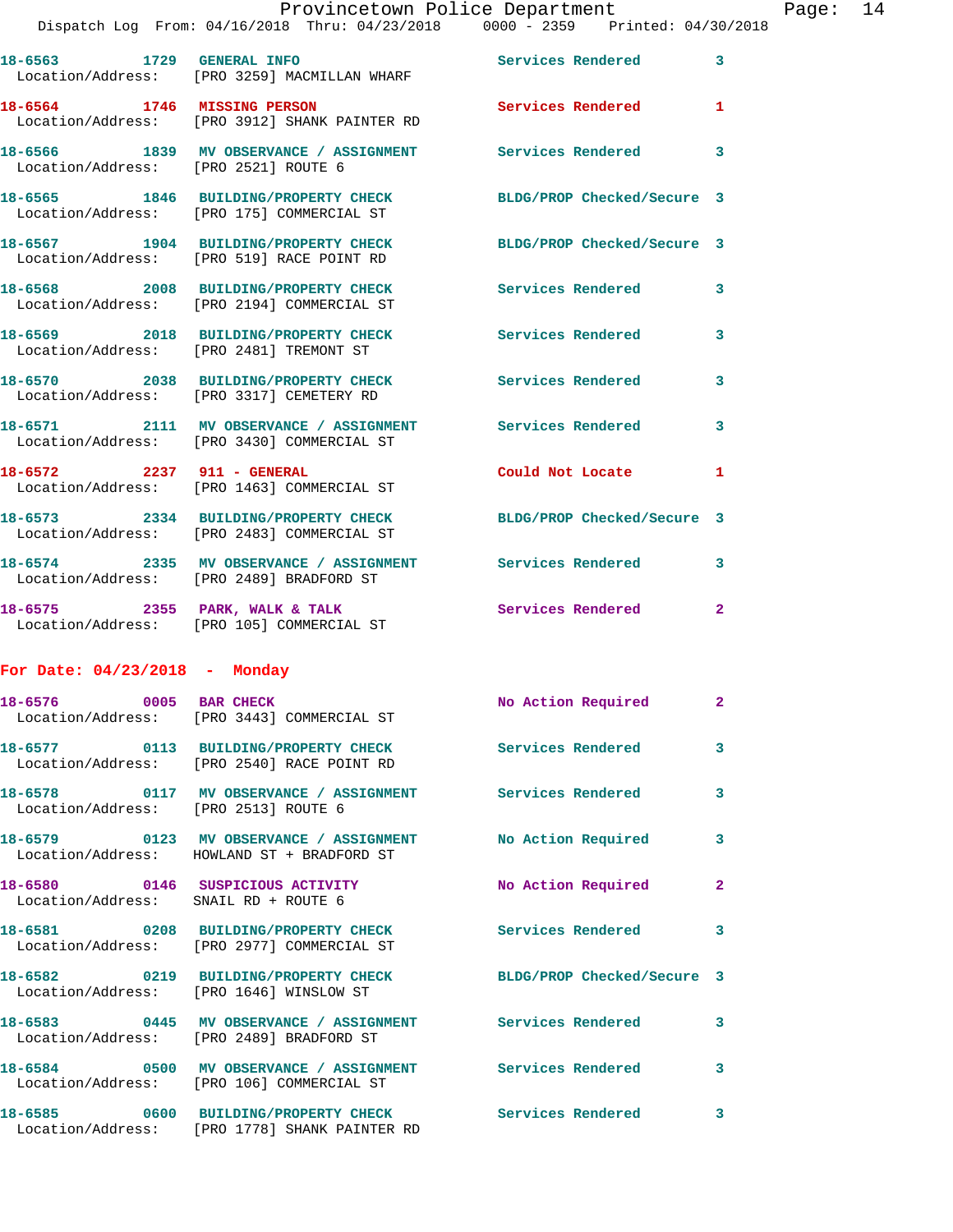Dispatch Log From: 04/16/2018 Thru: 04/23/2018 0000 - 2359 Printed: 04/30/2018

|                                        | 18-6586 0710 SERVICE CALL - POLICE<br>Location/Address: [PRO 732] BRADFORD ST                               | Services Rendered          | 3              |   |
|----------------------------------------|-------------------------------------------------------------------------------------------------------------|----------------------------|----------------|---|
|                                        | 18-6587 0755 SERVICE CALL - POLICE<br>Location/Address: [PRO 569] WINSLOW ST                                | Services Rendered          | 3              |   |
|                                        | 18-6588 0905 BUILDING/PROPERTY CHECK<br>Location/Address: [PRO 526] RYDER ST EXT                            | Services Rendered          | 3              |   |
|                                        | 18-6589 0910 LOST CELLPHONE<br>Location/Address: [PRO 986] MAYFLOWER AVE                                    | Services Rendered          | 3              |   |
|                                        | 18-6591 0919 LOST HANDBAG<br>Location/Address: [PRO 3652] COMMERCIAL ST                                     | <b>Services Rendered</b>   | 3              |   |
| Location/Address: [PRO 521] ROUTE 6    | 18-6590 0927 BUILDING/PROPERTY CHECK Services Rendered                                                      |                            | 3              |   |
|                                        | 18-6593 0948 GENERAL INFO<br>Location/Address: [PRO 106] COMMERCIAL ST                                      | <b>Services Rendered</b>   | 3              |   |
|                                        | 18-6595 1111 BUILDING/PROPERTY CHECK<br>Location/Address: [PRO 2483] COMMERCIAL ST                          | Services Rendered          | 3              |   |
| Location/Address: [PRO 2521] ROUTE 6   | 18-6596 1140 MV OBSERVANCE / ASSIGNMENT Services Rendered                                                   |                            | 3              |   |
|                                        | 18-6597 1221 MV OBSERVANCE / ASSIGNMENT Services Rendered<br>Location/Address: HIGH POLE HILL + BRADFORD ST |                            | 3              |   |
|                                        | 18-6598 1224 MEDICAL EMERGENCY<br>Location/Address: [PRO 440] HARRY KEMP WAY                                | Transported to Hospital 1  |                |   |
|                                        | 18-6600 1231 BUILDING/PROPERTY CHECK<br>Location/Address: [PRO 3259] MACMILLAN WHARF                        | Services Rendered          | 3              |   |
|                                        | 18-6602 1453 SERVICE CALL - POLICE<br>Location/Address: [PRO 569] WINSLOW ST                                | Services Rendered          | 3              |   |
|                                        | 18-6603 1539 PARK, WALK & TALK<br>Location: [PRO 3431] LOPES SQUARE                                         | <b>Services Rendered</b>   | $\overline{a}$ |   |
| 18-6604 1557 ANIMAL CALL               | Location/Address: [PRO 2521] ROUTE 6                                                                        | Services Rendered          | $\mathbf{2}$   |   |
|                                        | 18-6605 1650 MV OBSERVANCE / ASSIGNMENT Services Rendered<br>Location/Address: SHANK PAINTER RD + COURT ST  |                            | 3              |   |
|                                        | 18-6607 1804 MV OBSERVANCE / ASSIGNMENT Services Rendered<br>Location/Address: [PRO 1563] CONWELL ST        |                            | 3              |   |
|                                        | 18-6608 1812 LARCENY / FORGERY / FRAUD<br>Location/Address: [PRO 2528] SHIPS WAY RD EXT                     | SPOKEN TO                  | $\overline{2}$ | 1 |
|                                        | 18-6609 1857 BUILDING/PROPERTY CHECK<br>Location/Address: [PRO 3314] COMMERCIAL ST                          | <b>Services Rendered</b>   | 3              |   |
|                                        | 18-6611 1936 BUILDING/PROPERTY CHECK<br>Location/Address: [PRO 106] COMMERCIAL ST                           | BLDG/PROP Checked/Secure 3 |                |   |
|                                        | 18-6612 1938 BUILDING/PROPERTY CHECK<br>Location/Address: [PRO 182] COMMERCIAL ST                           | BLDG/PROP Checked/Secure 3 |                |   |
| Location/Address: [PRO 94] BRADFORD ST | 18-6613 1952 MV OBSERVANCE / ASSIGNMENT Services Rendered                                                   |                            | 3              |   |
| 18-6614 2004 FOLLOW UP                 | Location/Address: [PRO 3296] SHANK PAINTER RD                                                               | Services Rendered          | $\overline{a}$ |   |
| 18-6616 2101 ANIMAL CALL               |                                                                                                             | Services Rendered          | $\overline{2}$ |   |